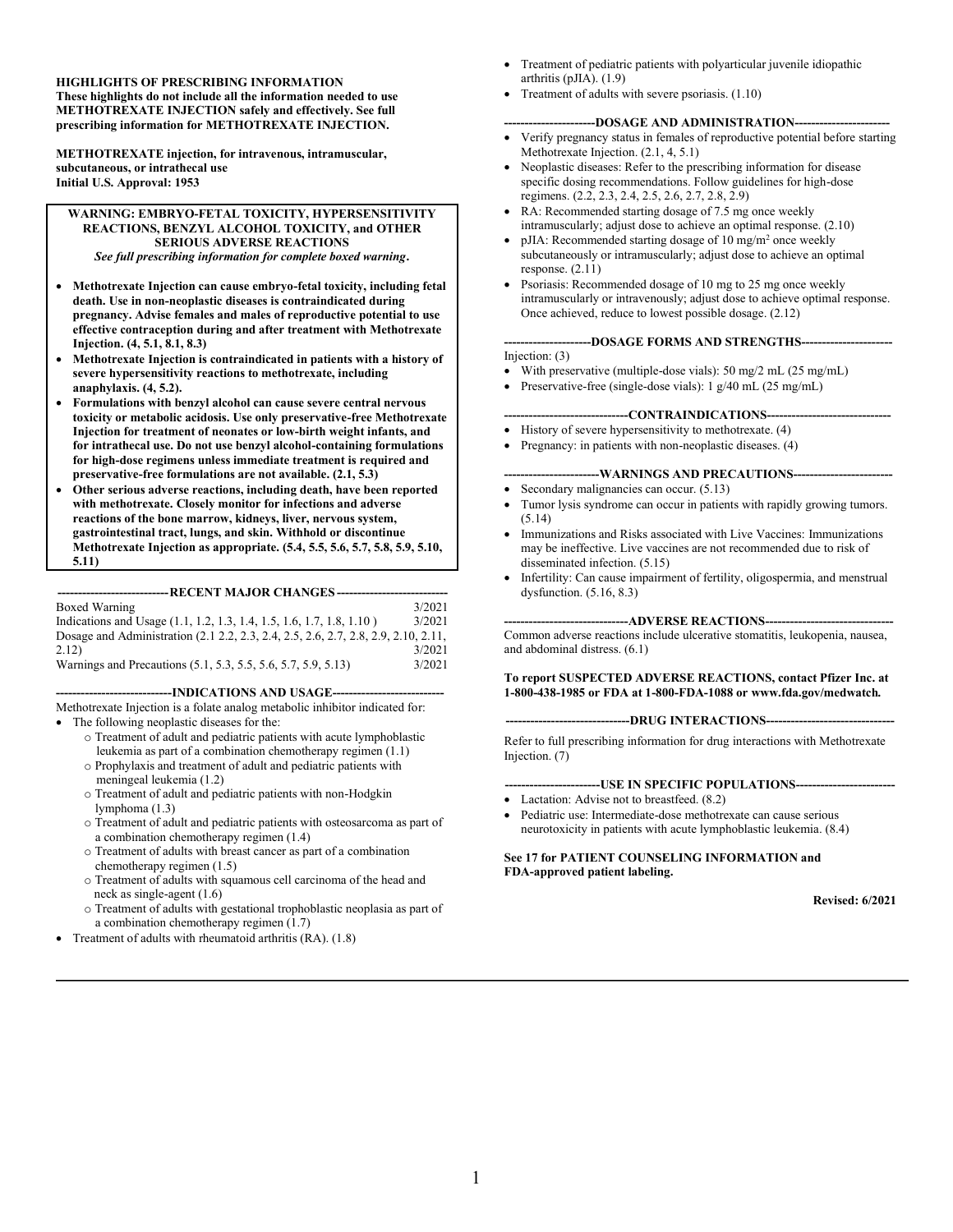#### **FULL PRESCRIBING INFORMATION: CONTENTS\***

#### **WARNING: EMBRYO-FETAL TOXICITY, HYPERSENSITIVITY REACTIONS, BENZYL ALCOHOL TOXICITY, and OTHER SERIOUS ADVERSE REACTIONS**

#### **1 INDICATIONS AND USAGE**

- 1.1 Acute Lymphoblastic Leukemia
- 1.2 Meningeal Leukemia: Prophylaxis and Treatment
- 1.3 Non-Hodgkin Lymphoma
- 1.4 Osteosarcoma
- 1.5 Breast Cancer
- 1.6 Squamous Cell Carcinoma of the Head and Neck
- 1.7 Gestational Trophoblastic Neoplasia
- 1.8 Rheumatoid Arthritis
- 1.9 Polyarticular Juvenile Idiopathic Arthritis
- 1.10 Psoriasis

#### **2 DOSAGE AND ADMINISTRATION**

- 2.1 Important Dosage and Safety Information
- 2.2 Recommended Monitoring and Concomitant Therapies for Intermediate- and High-Dose Regimens
- 2.3 Recommended Dosage for Acute Lymphoblastic Leukemia
- 2.4 Recommended Dosage for Meningeal Leukemia: Prophylaxis and Treatment
- 2.5 Recommended Dosage for Non-Hodgkin Lymphoma
- 2.6 Recommended Dosage for Osteosarcoma
- 2.7 Recommended Dosage for Breast Cancer
- 2.8 Recommended Dosage for Squamous Cell Carcinoma of the Head and Neck
- 2.9 Recommended Dosage for Gestational Trophoblastic Neoplasia
- 2.10 Recommended Dosage for Rheumatoid Arthritis
- 2.11 Recommended Dosage for Polyarticular Juvenile Idiopathic
- Arthritis
- 2.12 Recommended Dosage for Psoriasis
- 2.13 Dosage Modifications for Adverse Reactions
- 2.14 Administration and Handling Information

#### **3 DOSAGE FORMS AND STRENGTHS**

#### **4 CONTRAINDICATIONS**

- **5 WARNINGS AND PRECAUTIONS**
	- 5.1 Embryo-Fetal Toxicity
	- 5.2 Hypersensitivity Reactions
	- 5.3 Risks of Serious Adverse Reactions due to Benzyl Alcohol-Preservative
	- 5.4 Myelosuppression
	- 5.5 Serious Infections
	- 5.6 Renal Toxicity
- 5.7 Hepatotoxicity
- 5.8 Neurotoxicity
- 5.9 Gastrointestinal Toxicity
- 5.10 Pulmonary Toxicity
- 5.11 Dermatologic Reactions
- 5.12 Folic Acid Supplementation
- 5.13 Secondary Malignancies
- 5.14 Tumor Lysis Syndrome
- 5.15 Immunization and Risks Associated with Live Vaccines
- 5.16 Infertility
- 5.17 Increased Risk of Adverse Reactions Due to Third Space Accumulation
- 5.18 Increased Risk of Soft Tissue and Bone Toxicity with Concomitant Radiotherapy
- 5.19 Risk of Serious Adverse Reactions with Medication Errors

#### **6 ADVERSE REACTIONS**

- 6.1 Clinical Trials Experience
- 6.2 Postmarketing Experience
- **7 DRUG INTERACTIONS**
	- 7.1 Effects of Other Drugs on Methotrexate
	- 7.2 Effects of Methotrexate on Other Drugs
- **8 USE IN SPECIFIC POPULATIONS**
	- 8.1 Pregnancy
	- 8.2 Lactation
	- 8.3 Females and Males of Reproductive Potential
	- 8.4 Pediatric Use
	- 8.5 Geriatric Use
	- 8.6 Renal Impairment
	- 8.7 Hepatic Impairment
- **10 OVERDOSAGE**

#### **11 DESCRIPTION**

- **12 CLINICAL PHARMACOLOGY**
	- 12.1 Mechanism of Action
	- 12.3 Pharmacokinetics
- **13 NONCLINICAL TOXICOLOGY**
- 13.1 Carcinogenesis, Mutagenesis, Impairment of Fertility
- **15 REFERENCES**
- **16 HOW SUPPLIED/STORAGE AND HANDLING**
- **17 PATIENT COUNSELING INFORMATION**

\*Sections or subsections omitted from the full prescribing information are not listed.

**\_\_\_\_\_\_\_\_\_\_\_\_\_\_\_\_\_\_\_\_\_\_\_\_\_\_\_\_\_\_\_\_\_\_\_\_\_\_\_\_\_\_\_\_\_\_\_\_\_\_\_\_\_\_\_\_\_\_\_\_\_\_\_\_\_\_\_\_\_\_\_\_\_\_\_\_\_\_\_\_\_\_\_\_\_\_\_\_\_\_\_\_\_\_\_\_\_\_\_\_\_\_\_\_\_\_\_\_\_\_\_\_\_\_\_\_\_\_\_\_\_\_\_\_\_\_\_\_\_\_\_\_\_\_\_**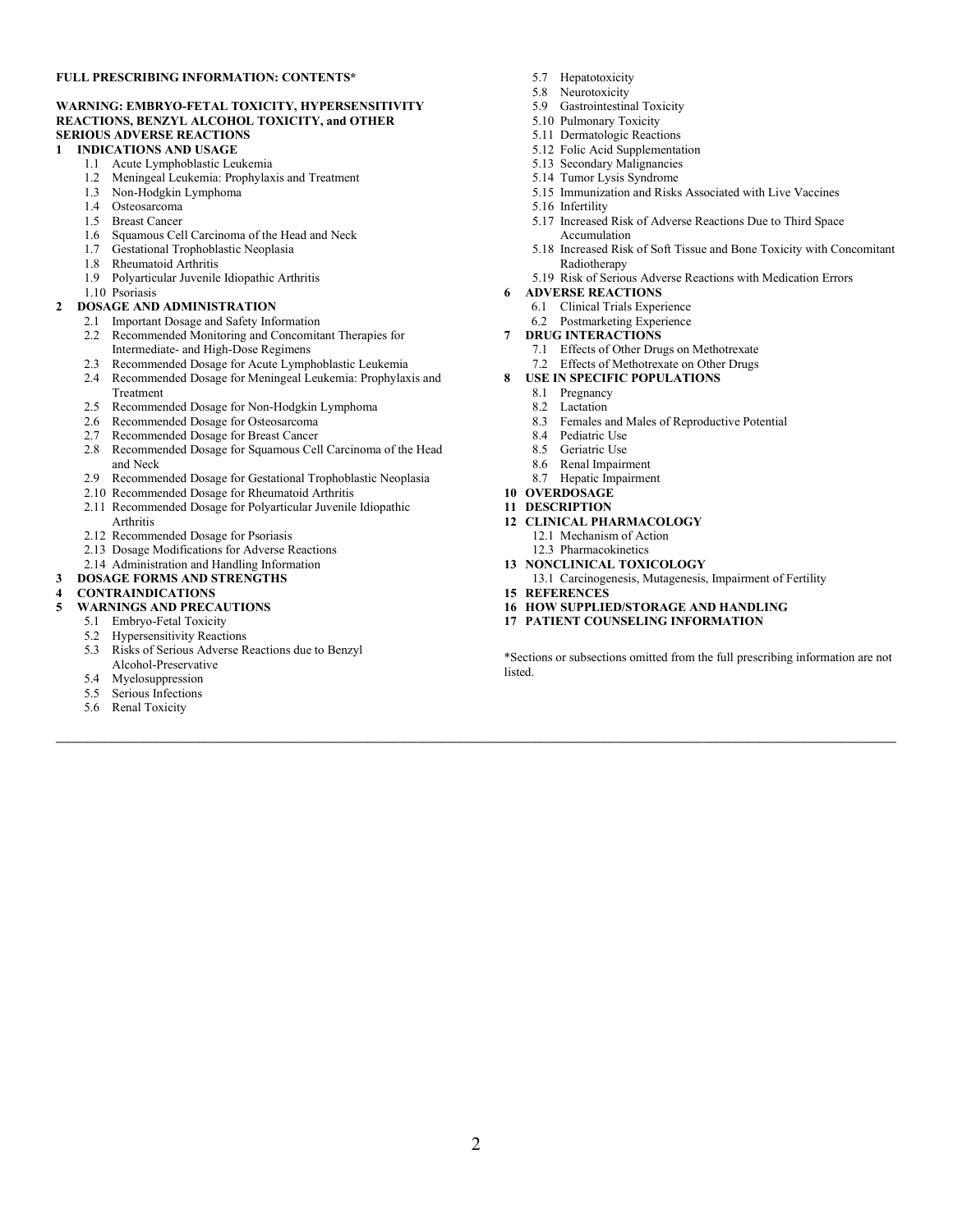#### **FULL PRESCRIBING INFORMATION**

#### **WARNING: EMBRYO-FETAL TOXICITY, HYPERSENSITIVITY REACTIONS, BENZYL ALCOHOL TOXICITY, and OTHER SERIOUS ADVERSE REACTIONS**

- **Methotrexate Injection can cause embryo-fetal toxicity, including fetal death. For non-neoplastic diseases, Methotrexate Injection is contraindicated in pregnancy. Advise females and males of reproductive potential to use effective contraception** *[see Contraindications (4), Warnings and Precautions (5.1), and Use in Specific Populations (8.1, 8.3)]***.**
- **Methotrexate Injection is contraindicated in patients with a history of severe hypersensitivity reactions to methotrexate, including anaphylaxis** *[see Contraindications (4) and Warnings and Precautions (5.2)].*
- **Formulations with benzyl alcohol can cause severe central nervous toxicity or metabolic acidosis. Use only preservative-free Methotrexate Injection for treatment of neonates or low-birth weight infants and for intrathecal use. Do not use benzyl alcohol-containing formulations for high-dose regimens unless immediate treatment is required and preservative-free formulations are not available** *[see Dosage and Administration (2.1) and Warnings and Precautions (5.3)].*
- **Other serious adverse reactions, including death, have been reported with methotrexate. Closely monitor for infections and adverse reactions of the bone marrow, kidneys, liver, nervous system, gastrointestinal tract, lungs, and skin. Withhold or discontinue Methotrexate Injection as appropriate** *[see Warnings and Precautions (5.4, 5.5, 5.6, 5.7, 5.8, 5.9, 5.10, 5.11)].*

# **1 INDICATIONS AND USAGE**

## **1.1 Acute Lymphoblastic Leukemia**

Methotrexate Injection is indicated for the treatment of adult and pediatric patients with acute lymphoblastic leukemia (ALL) as part of a combination chemotherapy regimen.

## **1.2 Meningeal Leukemia: Prophylaxis and Treatment**

Methotrexate Injection is indicated for the prophylaxis and treatment of meningeal leukemia in adult and pediatric patients.

## **1.3 Non-Hodgkin Lymphoma**

Methotrexate Injection is indicated for the treatment of adults and pediatric patients with Non-Hodgkin lymphoma.

#### **1.4 Osteosarcoma**

Methotrexate Injection is indicated for the treatment of adults and pediatric patients with osteosarcoma as part of a combination chemotherapy regimen.

## **1.5 Breast Cancer**

Methotrexate Injection is indicated for the treatment of adults with breast cancer as part of a combination chemotherapy regimen.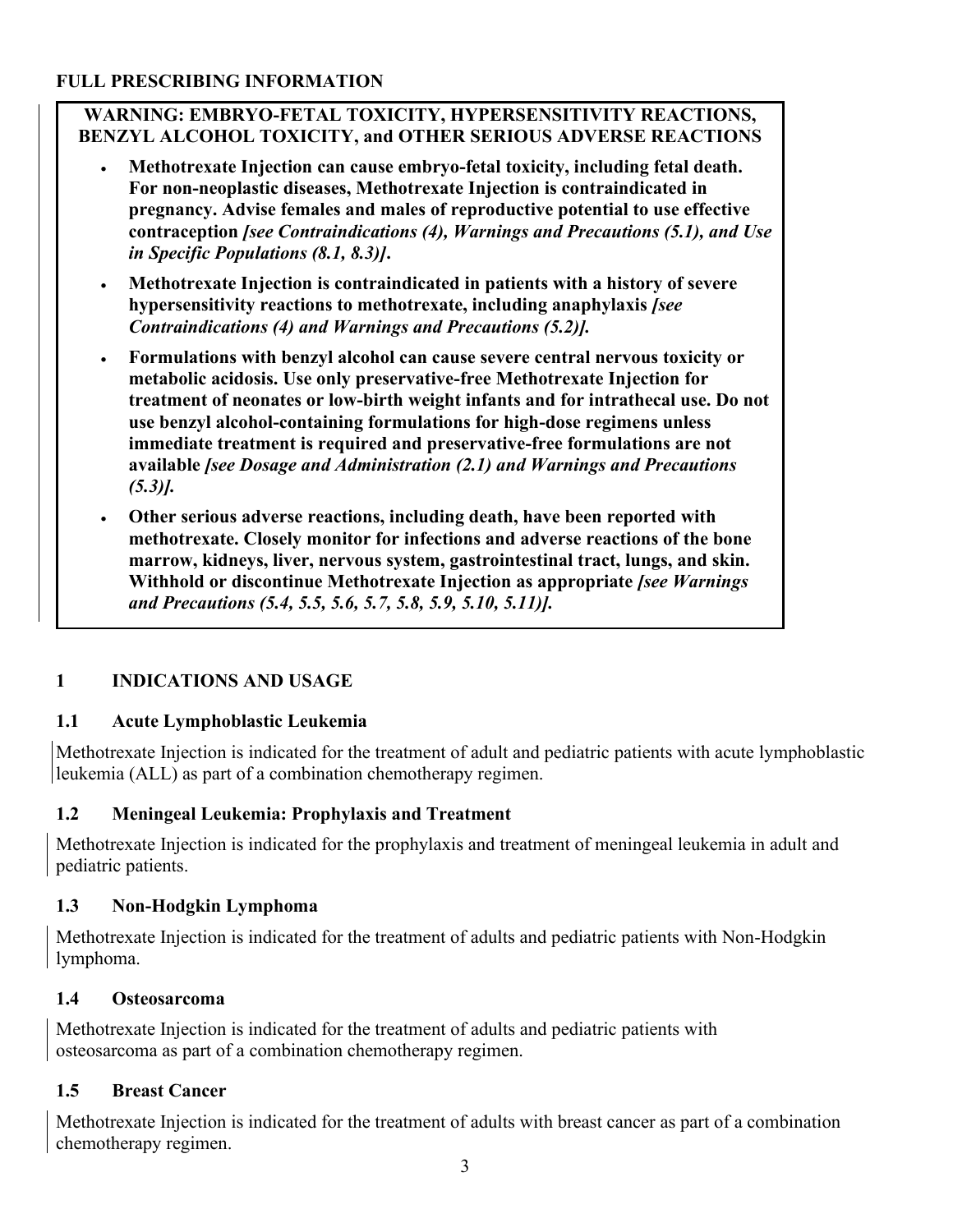## **1.6 Squamous Cell Carcinoma of the Head and Neck**

Methotrexate Injection is indicated for the treatment of adults with squamous cell carcinoma of the head and neck as a single-agent.

# **1.7 Gestational Trophoblastic Neoplasia**

Methotrexate Injection is indicated for the treatment of adults with gestational trophoblastic neoplasia (GTN) as part of a combination chemotherapy regimen.

# **1.8 Rheumatoid Arthritis**

Methotrexate Injection is indicated for the treatment of adults with rheumatoid arthritis (RA).

# **1.9 Polyarticular Juvenile Idiopathic Arthritis**

Methotrexate Injection is indicated for the treatment of pediatric patients with polyarticular Juvenile Idiopathic Arthritis (pJIA).

# **1.10 Psoriasis**

Methotrexate Injection is indicated for the treatment of adults with severe psoriasis.

# **2 DOSAGE AND ADMINISTRATION**

# **2.1 Important Dosage and Safety Information**

- **Use only preservative-free Methotrexate Injection for treatment of neonates or low-birth weight infants and for intrathecal use. Do not use benzyl alcohol-containing formulations for high-dose regimens unless immediate treatment is required and preservative-free formulations are not available**  *[see Warnings and Precautions (5.3) and Use in Specific Populations (8.4)].*
- Verify pregnancy status in females of reproductive potential before starting Methotrexate Injection *[see Contraindications (4) and Warnings and Precautions (5.1)].*
- For patients switching between a methotrexate product administered orally and Methotrexate Injection, consider potential differences in bioavailability*.*

## **2.2 Recommended Monitoring and Concomitant Therapies for Intermediate- and High-Dose Regimens**

To decrease the risk of severe adverse reactions *[see Warnings and Precautions (5)]*:

- Administer leucovorin rescue in patients receiving Methotrexate Injection doses of 500 mg/m<sup>2</sup> or greater (e.g., high-dose)*.*
- Consider leucovorin rescue for patients receiving Methotrexate Injection doses between 100 mg/m<sup>2</sup> to less than 500 mg/m<sup>2</sup> (e.g., intermediate-dose).

Refer to the leucovorin Prescribing Information for additional information.

- For high-dose Methotrexate Injection regimens, follow the supportive care and monitoring instructions below. Also consider for patients receiving intermediate-dose Methotrexate Injection regimens.
	- Monitor serum creatinine, electrolytes, at baseline and at least daily during therapy
	- − Administer intravenous fluids starting before the first dose and continuing throughout treatment to maintain adequate hydration and urine output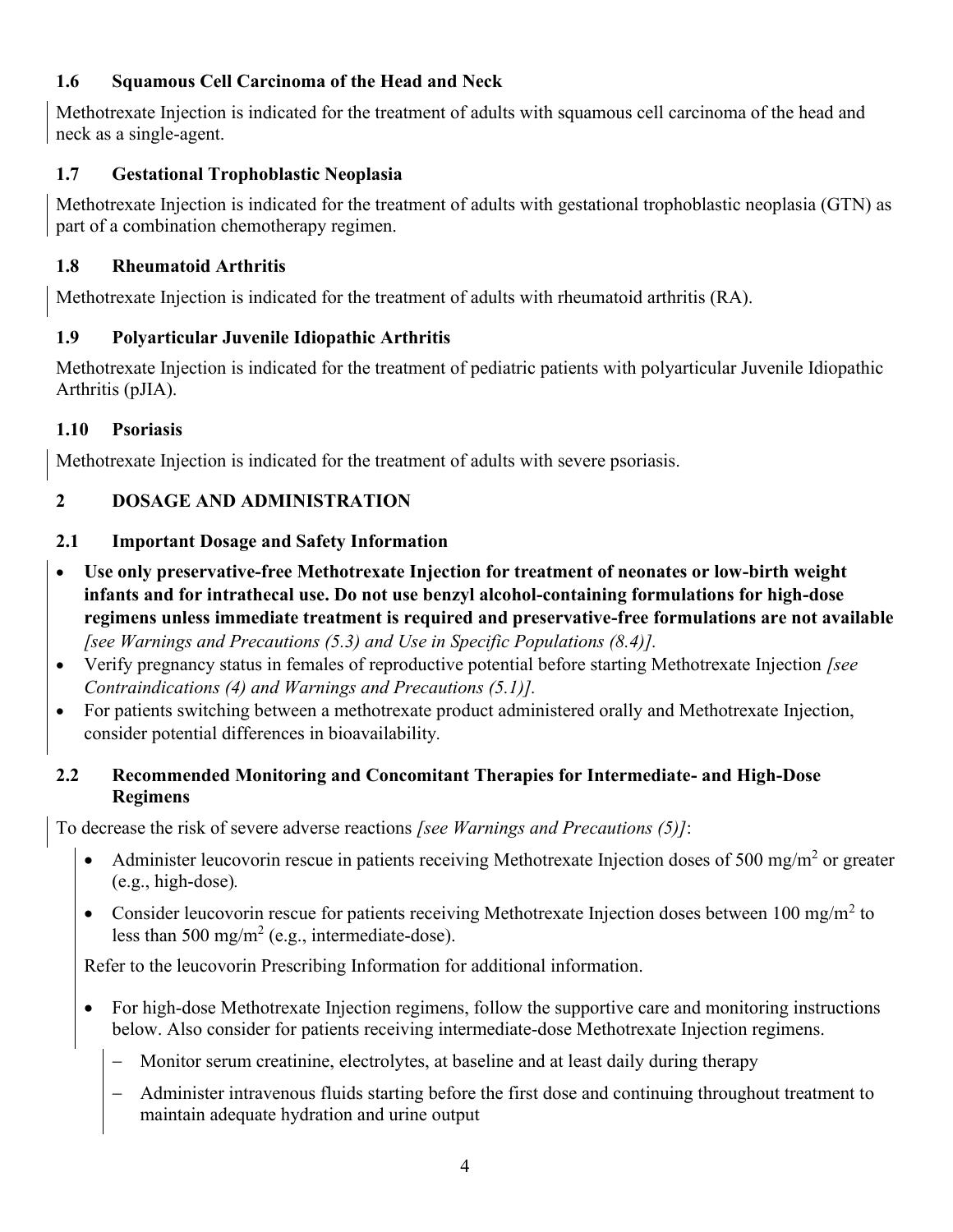- − Alkalinize urine starting before the first dose and continuing throughout treatment to maintain a urinary pH of 7 or higher
- − Monitor methotrexate concentrations at least daily and adjust hydration and leucovorin dosing as needed
- Administer glucarpidase in patients who have toxic plasma methotrexate concentrations (>1 micromole per liter) and delayed methotrexate clearance due to impaired renal function (refer to the glucarpidase Prescribing Information for additional information)

# **2.3 Recommended Dosage for Acute Lymphoblastic Leukemia**

Methotrexate Injection is used as part of a multi-drug regimen. The recommended dosage varies from 10 to 5000 mg/m<sup>2</sup> intravenously. For high dose Methotrexate Injection regimens, use leucovorin rescue in accordance with high-dose methotrexate regimen guidelines *[see Dosage and Administration (2.2)]*. Lower doses (e.g., 20 to 30 mg/m<sup>2</sup>/week) may be used intramuscularly. Individualize the dose and schedule of Methotrexate Injection based on disease state, patient risk category, concurrent drugs used, phase of treatment, and response to treatment.

## **2.4 Recommended Dosage for Meningeal Leukemia: Prophylaxis and Treatment**

## **Use only preservative-free Methotrexate Injection for intrathecal use.**

Prior to administration, dilute preservative-free Methotrexate Injection to a concentration of 1 mg/mL in preservative-free 0.9% Sodium Chloride Injection, USP.

The recommended intrathecal dose of Methotrexate Injection (preservative-free) is based on age:

- less than 1 year: 6 mg
- 1 to less than 2 years: 8 mg
- 2 to less than 3 years: 10 mg
- 3 to less than 9 years: 12 mg
- greater than or equal to 9 years:  $12 \text{ to } 15 \text{ mg}$

For treatment of meningeal leukemia, intrathecal methotrexate may be given at intervals of 2 or more days up to twice weekly; however, administration at intervals of less than 1 week may result in increased subacute toxicity. For meningeal leukemia prophylaxis, Methotrexate Injection is administered no more than once weekly.

For patients with Down Syndrome, administer leucovorin rescue with intrathecal Methotrexate Injection.

# **2.5 Recommended Dosage for Non-Hodgkin Lymphoma**

The recommended dosage of Methotrexate Injection varies. When used in combination, recommended dosages range from 10 mg/m<sup>2</sup> to 8000 mg/m<sup>2</sup> intravenously. When used as a single agent, recommended dosages include 8,000 mg/m<sup>2</sup> intravenously for central nervous system-directed therapy or 5 to 75 mg intravenously for cutaneous forms of Non-Hodgkin lymphoma.

As part of a combination chemotherapy regimen, a recommended dosage of Methotrexate Injection is 1,000 mg/m<sup>2</sup> or 3,000 mg/m<sup>2</sup> as an intravenous infusion over 24 hours followed by leucovorin rescue in accordance with high-dose methotrexate regimen guidelines *[see Dosage and Administration (2.2)]*.

For central nervous system-directed therapy, a recommended dosage of Methotrexate Injection is 8,000 mg/m<sup>2</sup> as an intravenous infusion over 4 hours as a single agent or in combination with immunochemotherapy at doses ranging from 3,000 mg/m<sup>2</sup> to 8,000 mg/m<sup>2</sup> followed by leucovorin rescue in accordance with high-dose methotrexate regimen guidelines *[see Dosage and Administration (2.2)]*.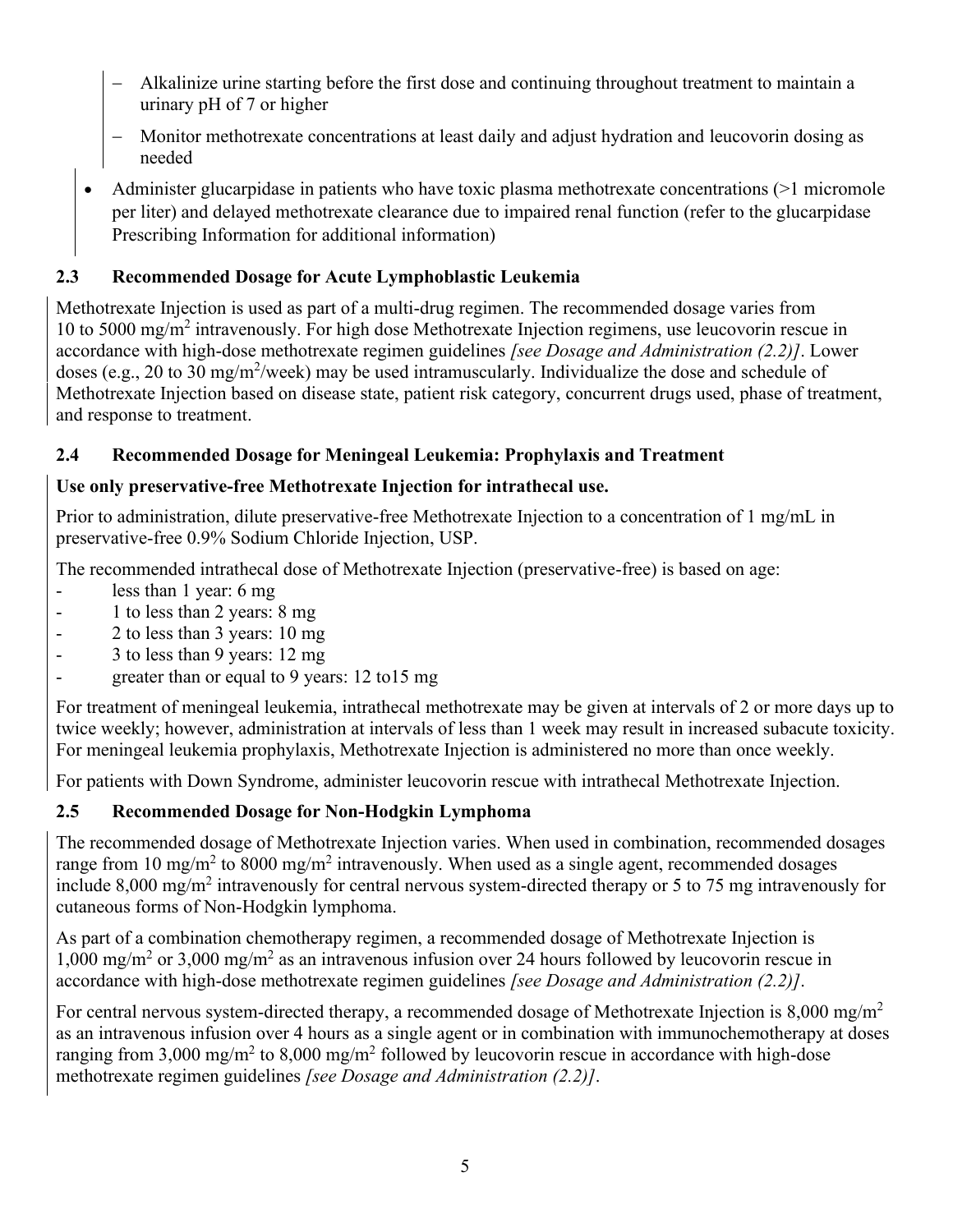For intrathecal Methotrexate Injection (preservative-free), the recommended dose is based on age *[see Dosage and Administration (2.4)]*. The frequency of administration varies based on whether it is being used for treatment or prophylaxis, and other factors.

# **2.6 Recommended Dosage for Osteosarcoma**

The recommended dosage of Methotrexate Injection is typically 12  $g/m^2$  (maximum 20  $g/dose$ ) as an intravenous infusion over 4 hours administered as a component of a combination chemotherapy regimen. Administer leucovorin rescue in accordance with high-dose methotrexate regimen guidelines *[see Dosage and Administration (2.2)].* Subsequent doses may need to be adjusted based on observed peak serum methotrexate concentrations. Dosage and schedule may vary based upon factors such as patient comorbidities, disease state, and prior treatments.

# **2.7 Recommended Dosage for Breast Cancer**

A recommended dosage of Methotrexate Injection is 40 mg/m<sup>2</sup> intravenously as a component of a cyclophosphamide- and fluorouracil-based multi-drug regimen.

# **2.8 Recommended Dosage for Squamous Cell Carcinoma of Head and Neck**

The recommended dosage of Methotrexate Injection ranges from 40 to 60 mg/m<sup>2</sup> intravenously once weekly.

# **2.9 Recommended Dosage for Gestational Trophoblastic Neoplasia**

For patients with low-risk gestational trophoblastic neoplasia (GTN) a recommended dosage for Methotrexate Injection is 30 mg/m<sup>2</sup> to 200 mg/m<sup>2</sup> or 0.4 mg/kg to1 mg/kg intravenously or intramuscularly.

For patients with high-risk GTN, a recommended dosage for Methotrexate Injection is 300 mg/m<sup>2</sup> over 12 hours as an intravenous infusion as a component of a multi-drug regimen.

# **2.10 Recommended Dosage for Rheumatoid Arthritis**

The recommended starting dosage of Methotrexate Injection is 7.5 mg once weekly, administered intramuscularly with escalation to achieve optimal response. Dosages of more than 20 mg once weekly result in an increased risk of serious adverse reactions, including myelosuppression.

When responses are observed, the majority occurred between 3 and 6 weeks from initiation of treatment; however, responses have occurred up to 12 weeks after treatment initiation.

Administer folic acid or folinic acid to reduce the risk of methotrexate adverse reactions *[see Warnings and Precautions (5.12)].*

# **2.11 Recommended Dosage for Polyarticular Juvenile Idiopathic Arthritis**

The recommended starting dosage of Methotrexate Injection is  $10 \text{ mg/m}^2$  once weekly administered subcutaneously or intramuscularly, with escalation to achieve optimal response. Dosages over 30 mg/m<sup>2</sup> per week may result in an increased risk of serious adverse reactions, including myelosuppression. When responses are observed, the majority occurred between 3 and 6 weeks from initiation of treatment; however, responses have occurred up to 12 weeks after treatment initiation.

Administer folic acid or folinic acid to reduce the risk of methotrexate adverse reactions *[see Warnings and Precautions (5.12)].*

# **2.12 Recommended Dosage for Psoriasis**

The recommended dosage of Methotrexate Injection is 10 mg to 25 mg intramuscularly or intravenously once weekly until adequate response is achieved.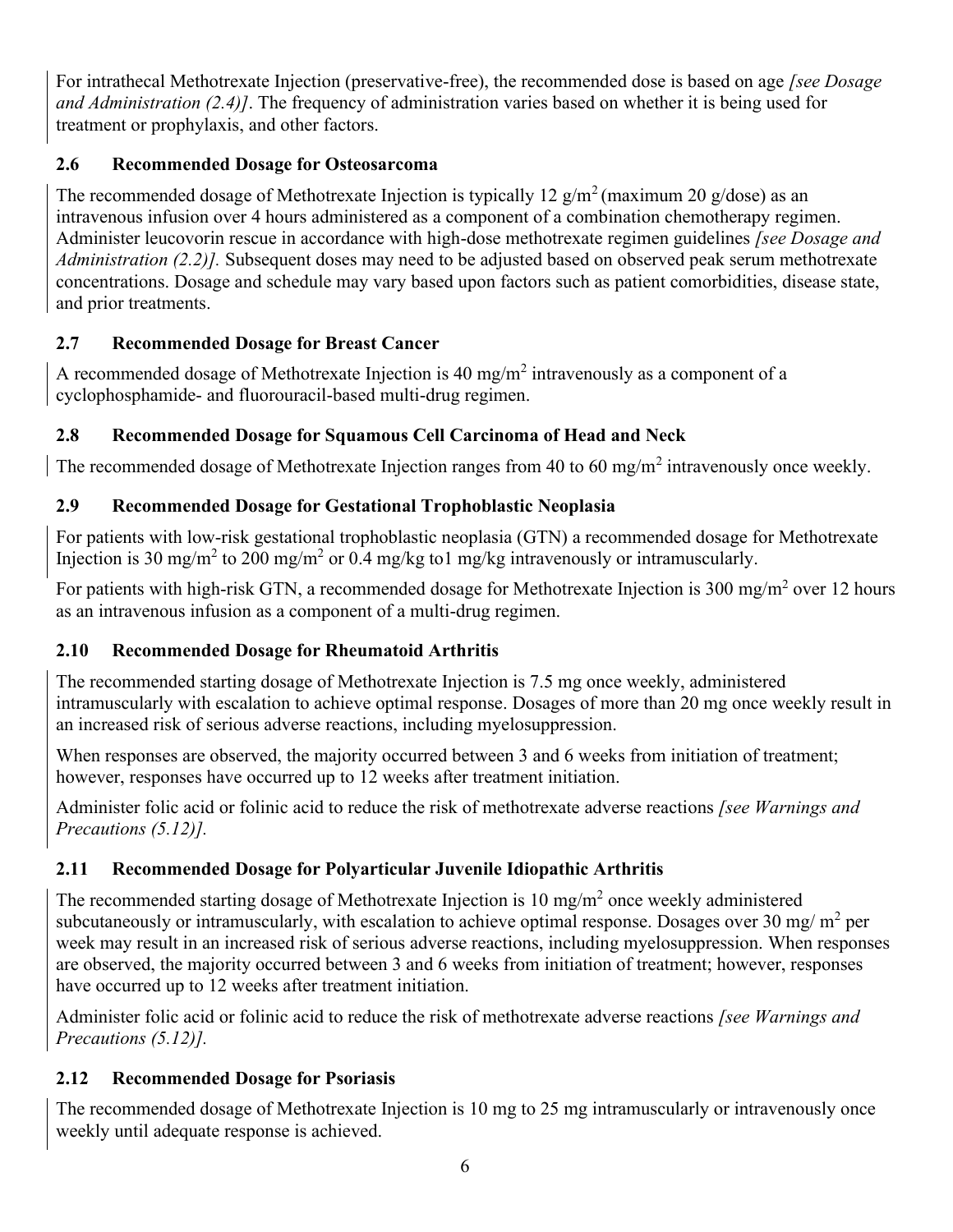Adjust the dose gradually to achieve optimal clinical response; do not exceed 25 mg per week. Once optimal clinical response has been achieved, reduce the dosage to the lowest possible dosing regimen.

Administer folic acid or folinic acid to reduce the risk of methotrexate adverse reactions *[see Warnings and Precautions (5.12)].*

## **2.13 Dosage Modifications for Adverse Reactions**

Discontinue Methotrexate Injection for:

- Anaphylaxis or other severe hypersensitivity reactions *[see Warnings and Precautions (5.2)]*
- Lymphoproliferative disease *[see Warnings and Precautions (5.13)]*

Withhold, dose reduce or discontinue Methotrexate Injection as appropriate for:

• Myelosuppression *[see Warnings and Precautions (5.4)]*

Withhold or discontinue Methotrexate Injection as appropriate for:

- Serious infections *[see Warnings and Precautions (5.5)]*
- Renal toxicity *[see Warnings and Precautions (5.6)]*
- Hepatotoxicity *[see Warnings and Precautions (5.7)]*
- Neurotoxicity *[see Warnings and Precautions (5.8)]*
- Gastrointestinal toxicity *[see Warnings and Precautions (5.9)]*
- Pulmonary toxicity *[see Warnings and Precautions (5.10)]*
- Dermatologic reactions *[see Warnings and Precautions (5.11)]*

# **2.14 Administration and Handling Information**

Methotrexate Injection is a hazardous drug. Follow applicable special handling and disposable procedures.<sup>1</sup>

# **With Preservative (multiple-dose vial)**

- Methotrexate Injection formulation containing benzyl alcohol as a preservative may be administered by intramuscular, intravenous, or subcutaneous injection *[see Dosage and Administration (2.1)]*. Methotrexate Injection with preservative may be further diluted with 0.9% Sodium Chloride Injection, USP. Diluted product should be used within 4 hours when stored at room temperature (20°C to 25°C) or 24 hours under refrigeration (2°C to 8°C).
- Visually inspect product for particulate matter and discoloration prior to administration. Discard if particulate matter or discoloration is observed.

# **Preservative-free (single-dose vial)**

Methotrexate Injection preservative-free may be administered by intramuscular, intravenous, subcutaneous, or intrathecal injection.

- **Use only preservative-free Methotrexate Injection for treatment of neonates or low-birth weight infants and for intrathecal use** *[see Warning and Precautions (5.3) and Use in Specific Populations (8.4)]*.
- **Use preservative-free Methotrexate Injection for high-dose regimens unless immediate treatment is required, and preservative-free formulations are not available** *[see Warning and Precautions (5.3) and Use in Specific Populations (8.4)]*.
- Preservative-free Methotrexate Injection may be further diluted immediately before use with preservative-free 0.9% Sodium Chloride Injection, USP. For the treatment or prophylaxis of meningeal leukemia, dilute the solution to a concentration of 1 mg/mL in 0.9% Sodium Chloride Injection, USP. Discard unused portion.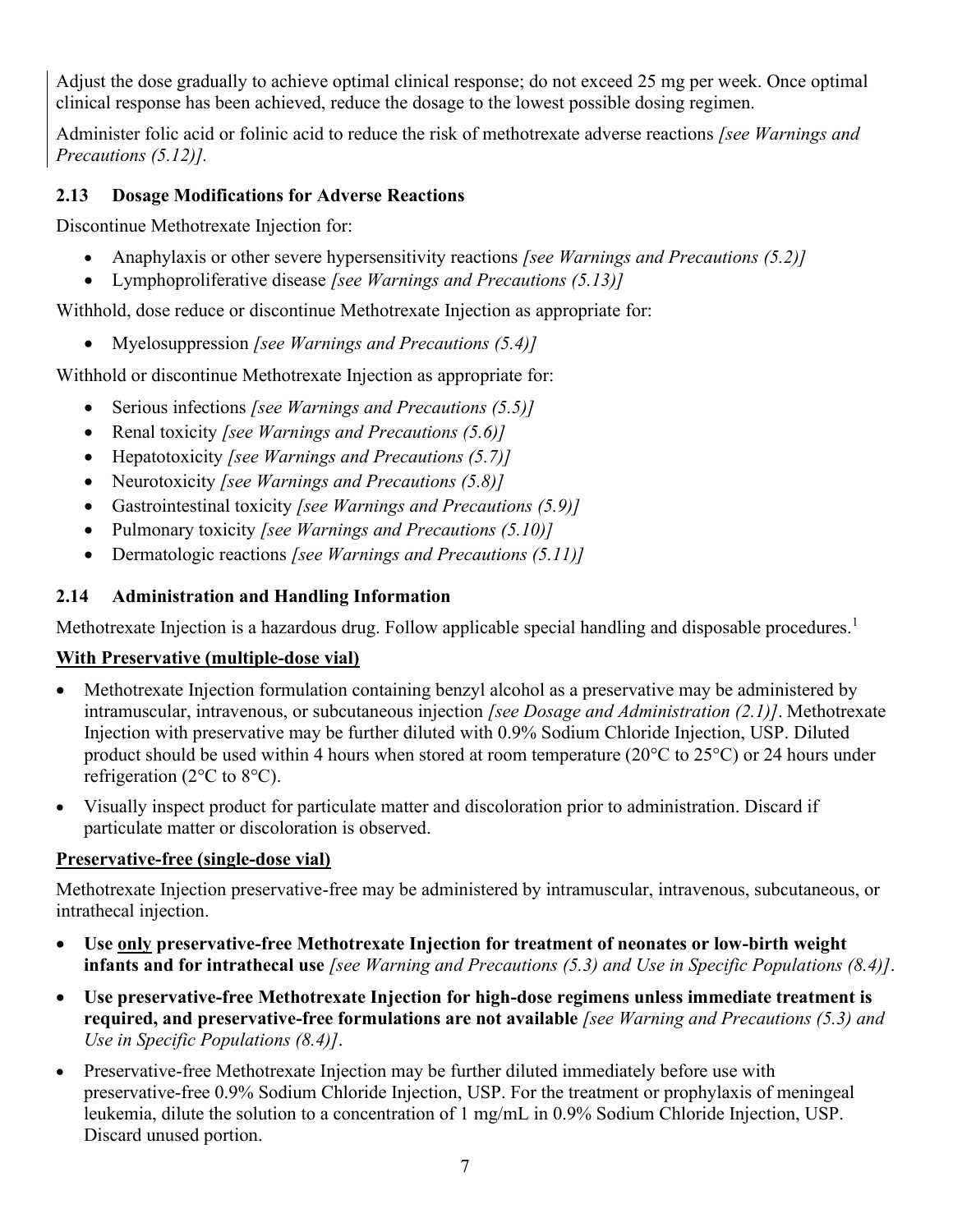• Visually inspect for particulate matter and discoloration prior to administration. Discard if particulate matter or discoloration is observed.

# **3 DOSAGE FORMS AND STRENGTHS**

Injection: Methotrexate Injection is a clear, yellow solution and is supplied in single-dose vials (preservativefree) and multiple-dose vials (with preservative) in the following strengths:

With preservative (multiple-dose vial)

•  $50 \text{ mg}/2 \text{ mL} (25 \text{ mg}/\text{mL})$ 

Preservative-free (single-dose vial)

• 1 g/40 mL  $(25 \text{ mg/mL})$ 

# **4 CONTRAINDICATIONS**

Methotrexate Injection is contraindicated in:

- Patients with history of severe hypersensitivity to methotrexate *[see Warnings and Precautions (5.2)]*.
- Pregnancy in patients with non-neoplastic diseases *[see Warnings and Precautions (5.1) and Use in Specific Populations (8.1)]*.

# **5 WARNINGS AND PRECAUTIONS**

# **5.1 Embryo-Fetal Toxicity**

Based on published reports and its mechanism of action, methotrexate can cause embryo-fetal toxicity, including fetal death when administered to a pregnant woman.

Methotrexate Injection is contraindicated for use in pregnant women with non-neoplastic diseases. Advise pregnant women with neoplastic diseases of the potential risk to a fetus. The preservative benzyl alcohol can cross the placenta; when possible, use the preservative-free formulation when Methotrexate Injection is needed during pregnancy to treat a neoplastic disease *[see Warnings and Precautions (5.3)]*.

Advise females of reproductive potential to use effective contraception during Methotrexate Injection treatment and for 6 months after the final dose. Advise males with female partners of reproductive potential to use effective contraception during Methotrexate Injection treatment and for 3 months after the final dose *[see Contraindications (4) and Use in Specific Populations (8.1, 8.3, 8.4)]*.

# **5.2 Hypersensitivity Reactions**

Hypersensitivity reactions, including anaphylaxis, can occur with methotrexate *[see Adverse Reactions (6.1)].* If signs or symptoms of anaphylaxis or any other serious hypersensitivity reaction occurs, immediately discontinue Methotrexate Injection and institute appropriate therapy *[see Contraindications (4)]*.

# **5.3 Risks of Serious Adverse Reactions due to Benzyl Alcohol-Preservative**

Formulations with benzyl alcohol can cause severe central nervous toxicity or metabolic acidosis, if used in neonates or low-birth weight infants, intrathecally, or in high-dose regimens. Use only preservative-free Methotrexate Injection for treatment of neonates or low-birth weight infants and for intrathecal use. Do not use benzyl alcohol-containing formulations for high-dose regimens unless immediate treatment is required, and preservative-free formulations are not available. The preservative benzyl alcohol can cross the placenta; when possible, use the preservative-free formulation when Methotrexate Injection is needed during pregnancy to treat a neoplastic disease *[see Use in Specific Populations (8.1)]*.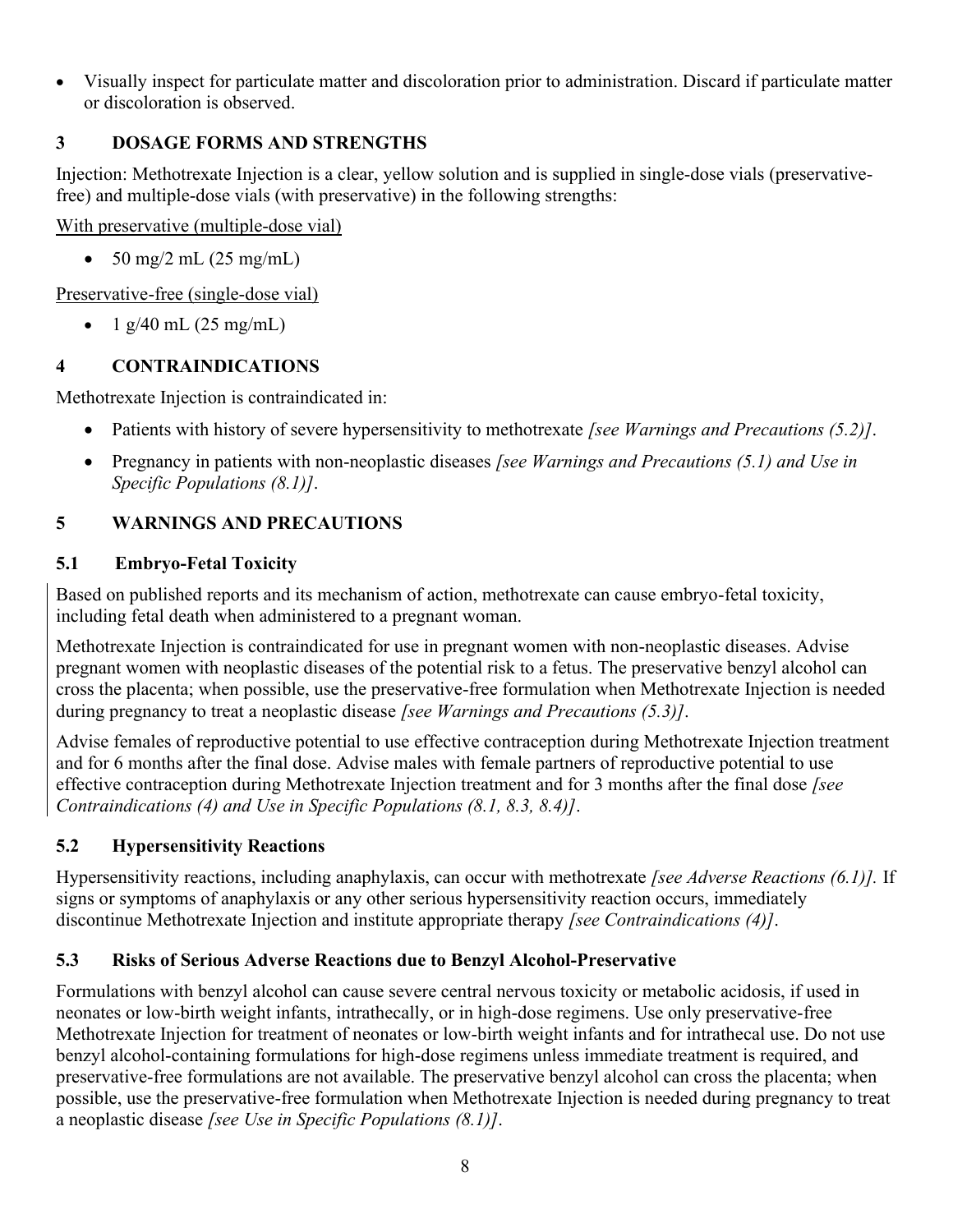## Serious and Fatal Adverse Reactions Including Gasping Syndrome in Neonates and Low-Birth Weight Infants

Serious and fatal adverse reactions including "gasping syndrome" can occur in neonates and low birth weight infants treated with drugs containing benzyl alcohol, including Methotrexate Injection with preservative. The "gasping syndrome" is characterized by central nervous system (CNS) depression, metabolic acidosis, and gasping respirations.

When prescribing in infants (non-neonate, non-low-birth weight), if a preservative-free formulation of Methotrexate Injection is not available and use of a benzyl alcohol-containing formulation is necessary, consider the combined daily metabolic load of benzyl alcohol from all sources including Methotrexate Injection (Methotrexate Injection contains 9.4 mg of benzyl alcohol/per mL) and other drugs containing benzyl alcohol. The minimum amount of benzyl alcohol at which serious adverse reactions may occur is not known *[see Use in Specific Populations (8.4)].*

Neurotoxicity Due to Intrathecal Administration

Serious neurotoxicity can occur following the intrathecal administration of Methotrexate Injection containing the preservative benzyl alcohol.

Metabolic Acidosis with High-Dose Therapy

Severe metabolic acidosis can occur with Methotrexate Injection that contains the preservative benzyl alcohol.

# **5.4 Myelosuppression**

Methotrexate suppresses hematopoiesis and can cause severe and life-threatening pancytopenia, anemia, aplastic anemia, leukopenia, neutropenia, and thrombocytopenia *[see Adverse Reactions (6.1)].*

Obtain blood counts at baseline and periodically during treatment. Monitor patients for possible clinical complications of myelosuppression. Provide supportive care and withhold, reduce dose, or discontinue Methotrexate Injection as needed.

## **5.5 Serious Infections**

Patients treated with methotrexate are at increased risk for developing life-threatening or fatal bacterial, fungal, or viral infections including opportunistic infections such as *Pneumocystis jiroveci* pneumonia, invasive fungal infections, hepatitis B reactivation, tuberculosis primary infection or reactivation, and disseminated *Herpes zoster* and cytomegalovirus infections.

Closely monitor patients for the development of signs and symptoms of infection during and after treatment with Methotrexate Injection. Withhold or discontinue Methotrexate Injection in patients who develop serious infections*.*

## **5.6 Renal Toxicity**

Methotrexate can cause renal toxicity including irreversible acute renal failure. Monitor renal function and withhold or discontinue methotrexate as needed for severe renal toxicity.

For patients receiving high-dose regimens, follow recommendations to decrease the risk of renal injury and mitigate renal toxicity *[see Dosage and Administration (2.2)].*

Patients with impaired renal function are at increased risk for methotrexate toxicity *[see Use in Specific Populations (8.6)].*

Consider administration of glucarpidase in patients with toxic plasma methotrexate concentrations (>1 micromole per liter) and delayed clearance due to impaired renal function. *[see Dosage and Administration (2.2)]*.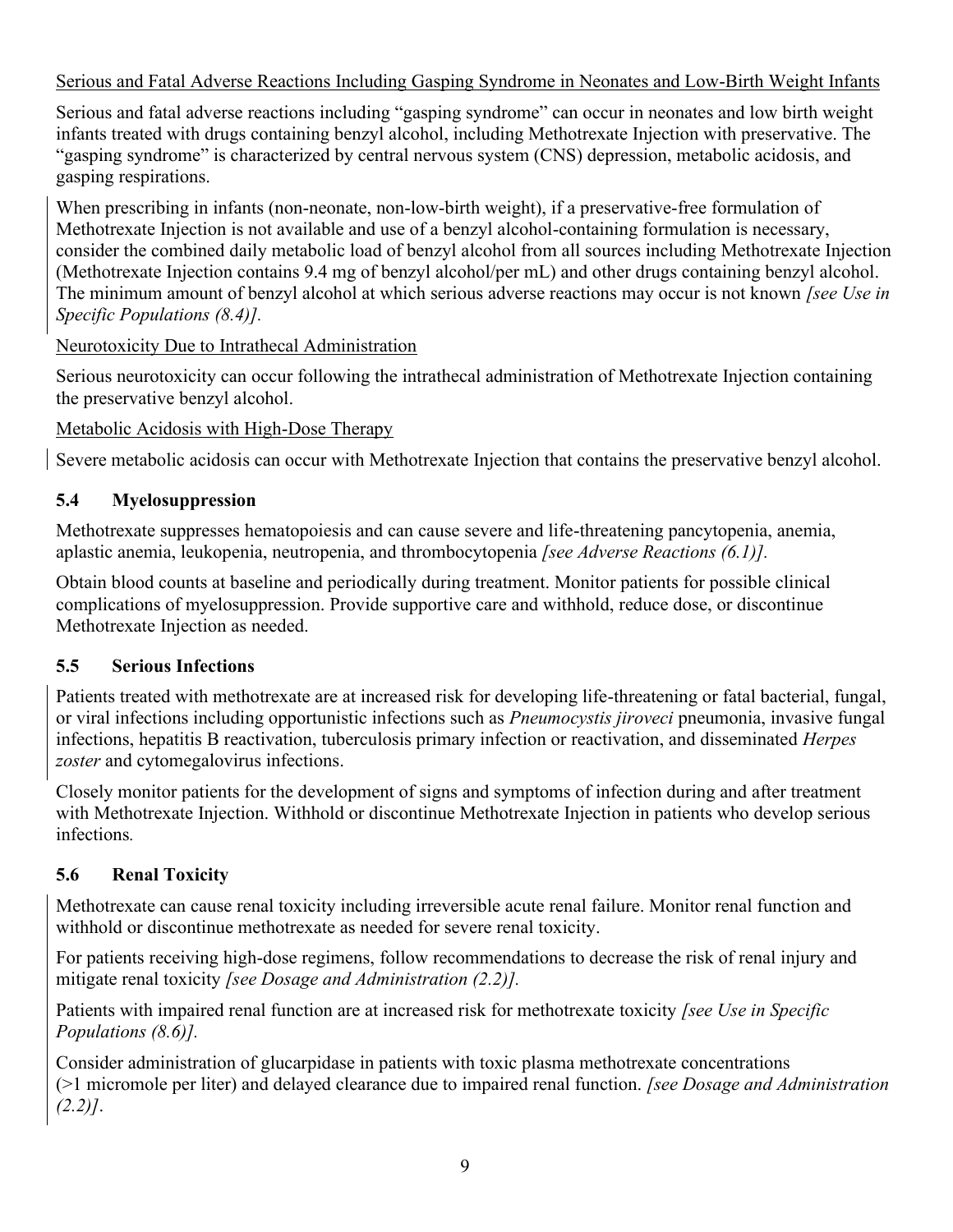# **5.7 Hepatotoxicity**

Methotrexate can cause severe and potentially irreversible hepatotoxicity including fibrosis, cirrhosis, and fatal liver failure *[see Adverse Reactions (6.1, 6.2)].*

In patients with psoriasis, fibrosis or cirrhosis may occur in the absence of symptoms or abnormal liver function tests. In patients with psoriasis, the risk of hepatotoxicity appears to increase with total cumulative dose and generally occurs after receipt of a total cumulative dose of 1.5 g or more.

The safety of Methotrexate Injection in patients with liver disease is unknown. Avoid use of Methotrexate Injection in patients with chronic liver disease, unless benefits clearly outweigh the risks. The risk of hepatotoxicity is increased with heavy alcohol consumption.

Assess liver function prior to initiating Methotrexate Injection and monitor liver function tests during treatment. Withhold or discontinue Methotrexate Injection as appropriate.

# **5.8 Neurotoxicity**

Methotrexate can cause severe acute and chronic neurotoxicity which can be progressive, irreversible, and fatal. Serious neurotoxicity, including generalized and focal seizures, have occurred in pediatric patients *[see Use in Specific Populations (8.4)]*. Monitor patients for signs of neurotoxicity and withhold or discontinue Methotrexate Injection when appropriate.

#### Leukoencephalopathy

Leukoencephalopathy can occur with intermediate and high-dose intravenous regimens, intrathecal methotrexate, and low-dose methotrexate therapy. The risk of leukoencephalopathy is increased with prior cranial radiation.

#### Transient Acute Neurologic Syndrome

A transient acute stroke-like syndrome can occur with high-dose methotrexate. Clinical manifestations include confusion, hemiparesis, transient blindness, seizures, and coma.

#### Neurologic Adverse Reactions Associated with Intrathecal Administration

Intrathecal methotrexate can cause the following additional neurologic adverse reactions:

- Acute chemical arachnoiditis manifested by symptoms such as headache, back pain, nuchal rigidity, and fever.
- Subacute myelopathy characterized by paraparesis or paraplegia.

Avoid the intrathecal use of Methotrexate Injection that contains the preservative benzyl alcohol because of the risk of serious neurotoxicity *[see Warnings and Precautions (5.3)].*

## **5.9 Gastrointestinal Toxicity**

Methotrexate can cause diarrhea, vomiting, stomatitis, hemorrhagic enteritis and fatal intestinal perforation *[see Adverse Reactions (6.1)]*. Patients with peptic ulcer disease or ulcerative colitis are at a greater risk of developing severe gastrointestinal adverse reactions.

Withhold or discontinue Methotrexate Injection for severe gastrointestinal toxicity, and institute appropriate supportive care as needed.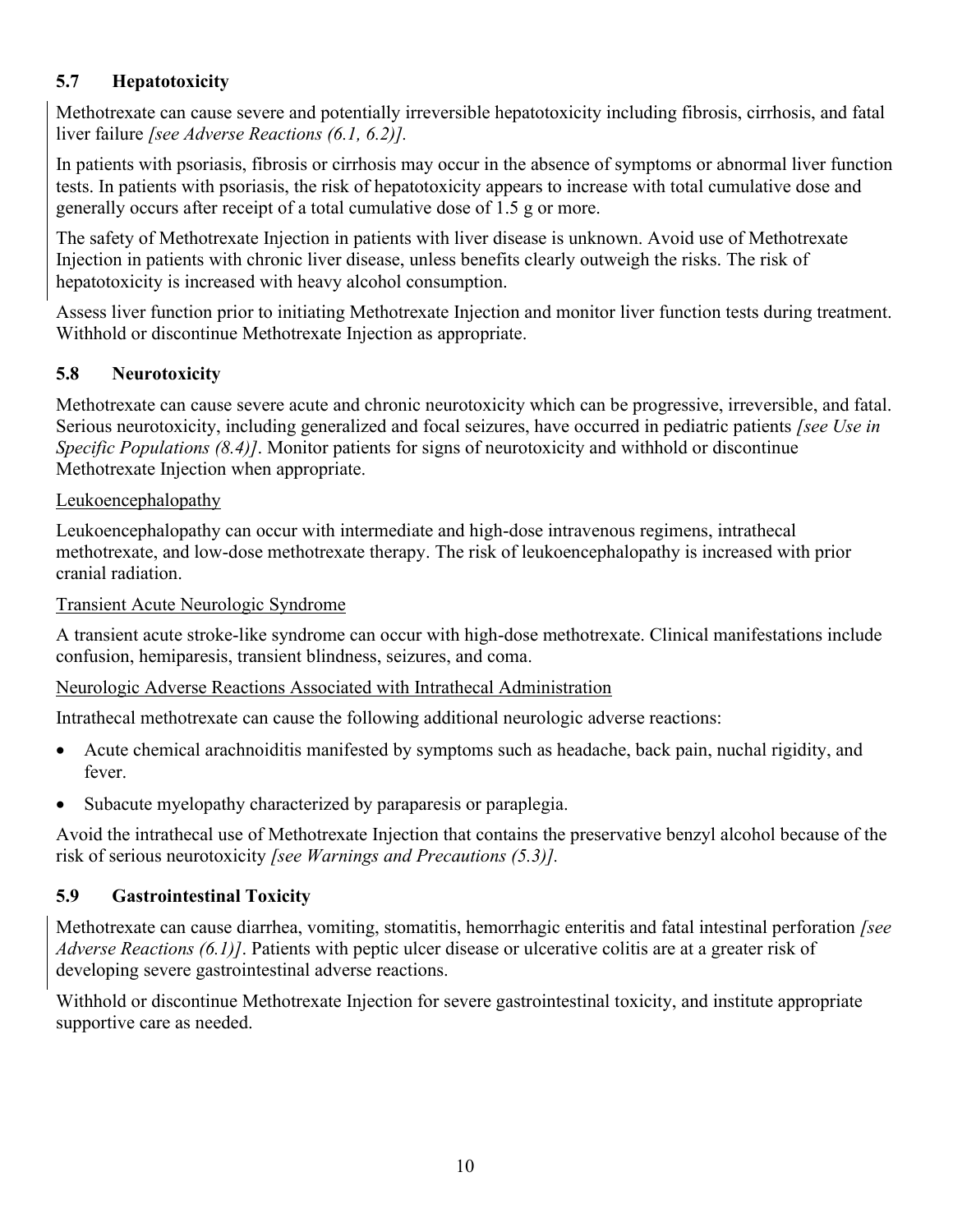# **5.10 Pulmonary Toxicity**

Methotrexate-induced pulmonary toxicity including acute or chronic interstitial pneumonitis and irreversible or fatal cases can occur at all dose levels. Monitor patients for signs of pulmonary toxicity and withhold or discontinue Methotrexate Injection as appropriate.

## **5.11 Dermatologic Reactions**

Severe, including fatal, dermatologic reactions, such as toxic epidermal necrolysis, Stevens-Johnson syndrome, exfoliative dermatitis, skin necrosis, and erythema multiforme, can occur with methotrexate *[see Adverse Reactions (6.1, 6.2)].*

Psoriasis may be aggravated by concomitant exposure to ultraviolet radiation.

Methotrexate can also cause radiation recall dermatitis and photodermatitis (sunburn) reactivation.

Monitor patients for signs of dermatologic toxicity and withhold or permanently discontinue Methotrexate Injection for severe dermatologic adverse reactions. Counsel patients to avoid excessive sun exposure and use sun protection measures.

## **5.12 Folic Acid Supplementation**

#### Neoplastic Diseases

Products containing folic acid or its derivatives may decrease the clinical effectiveness of methotrexate. Avoid use of products containing folic acid or folinic acid unless clinically indicated *[see Drug Interactions (7.1)]*. Non-neoplastic Diseases

Folate deficiency may increase methotrexate adverse reactions. Administer folic acid or folinic acid to patients with rheumatoid arthritis, pJIA, and psoriasis *[see Dosage and Administration (2.10, 2.11, 2.12)]*.

## **5.13 Secondary Malignancies**

Secondary malignancies can occur at all dose levels of methotrexate. In some cases, lymphoproliferative disease that occurred during therapy with low-dose methotrexate regressed completely following withdrawal of methotrexate. If lymphoproliferative disease occurs, discontinue Methotrexate Injection and institute appropriate treatment if lymphoma does not regress.

#### **5.14 Tumor Lysis Syndrome**

Methotrexate can induce tumor lysis syndrome in patients with rapidly growing tumors. Institute appropriate treatment for prevention and management of tumor lysis syndrome.

## **5.15 Immunization and Risks Associated with Live Vaccines**

Immunization during Methotrexate Injection treatment may be ineffective.

Disseminated infections following administration of live vaccines have been reported.

Update immunizations according to immunization guidelines prior to initiating Methotrexate Injection. Immunization with live vaccines is not recommended during treatment. The interval between live vaccinations and initiation of Methotrexate Injection should be in accordance with current vaccination guidelines for patients on immunosuppressive therapies.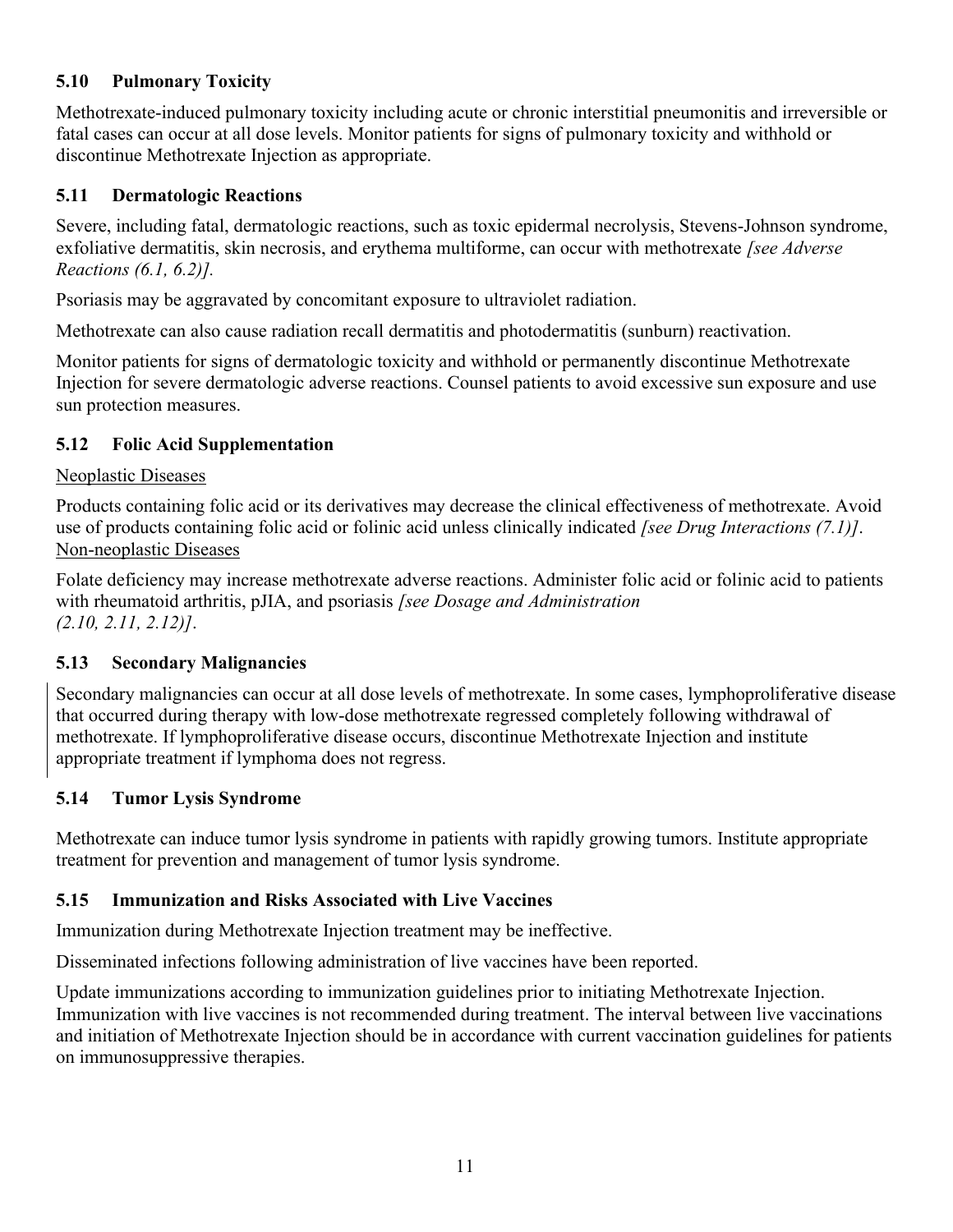# **5.16 Infertility**

Based on published reports, methotrexate can cause impairment of fertility, oligospermia, and menstrual dysfunction. It is not known if the infertility may be reversible in affected patients. Discuss the risk of effects on reproduction with female and male patients of reproductive potential *[see Use in Specific Populations (8.3)].*

## **5.17 Increased Risk of Adverse Reactions Due to Third Space Accumulation**

Methotrexate can exit slowly from third space accumulations resulting in prolonged terminal plasma half-life and toxicity. Evacuate significant third-space accumulations prior to Methotrexate Injection administration *[see Clinical Pharmacology (12.3)].*

## **5.18 Increased Risk of Soft Tissue and Bone Toxicity with Concomitant Radiotherapy**

Concomitant radiation therapy increases the risk of soft tissue necrosis and osteonecrosis associated with methotrexate.

## **5.19 Risk of Serious Adverse Reactions with Medication Errors**

Serious adverse reactions, including death, have occurred due to medication errors. Most commonly, these errors occurred in patients who were taking methotrexate daily when a weekly dosing regimen was prescribed. Ensure that patients receive the recommended dosage, because medication errors have led to death.

# **6 ADVERSE REACTIONS**

The following adverse reactions are described, or described in greater detail, in other sections:

- Hypersensitivity Reactions *[see Warnings and Precautions (5.2)]*
- Myelosuppression *[see Warnings and Precautions (5.4)]*
- Serious Infections *[see Warnings and Precautions (5.5)]*
- Renal Toxicity *[see Warnings and Precautions (5.6)]*
- Hepatotoxicity *[see Warnings and Precautions (5.7)]*
- Neurotoxicity *[see Warnings and Precautions (5.8)]*
- Gastrointestinal Toxicity *[see Warnings and Precautions (5.9)]*
- Pulmonary Toxicity *[see Warnings and Precautions (5.10)]*
- Dermatologic Reactions *[see Warnings and Precautions (5.11)]*
- Secondary Malignancies *[see Warnings and Precautions (5.13)]*
- Tumor Lysis Syndrome *[see Warnings and Precautions (5.14)]*
- Increased Risk of Adverse Reactions due to Third Space Accumulation *[see Warnings and Precautions (5.17)]*

## **6.1 Clinical Trials Experience**

Because clinical trials and other studies are conducted under widely varying conditions, adverse reaction rates observed in the clinical trials of a drug cannot be directly compared to rates in the clinical trials of another drug and may not reflect the rates observed in practice.

Commonly reported adverse reactions include ulcerative stomatitis, leukopenia, nausea, and abdominal distress. Other frequently reported adverse reactions are infection, malaise, fatigue, chills, fever, and dizziness.

#### Rheumatoid Arthritis

The approximate incidences of methotrexate-attributed (i.e., placebo rate subtracted) adverse reactions in 12- to 18-week double-blind studies in patients (n=128) with RA treated with low-dose oral (7.5 mg per week to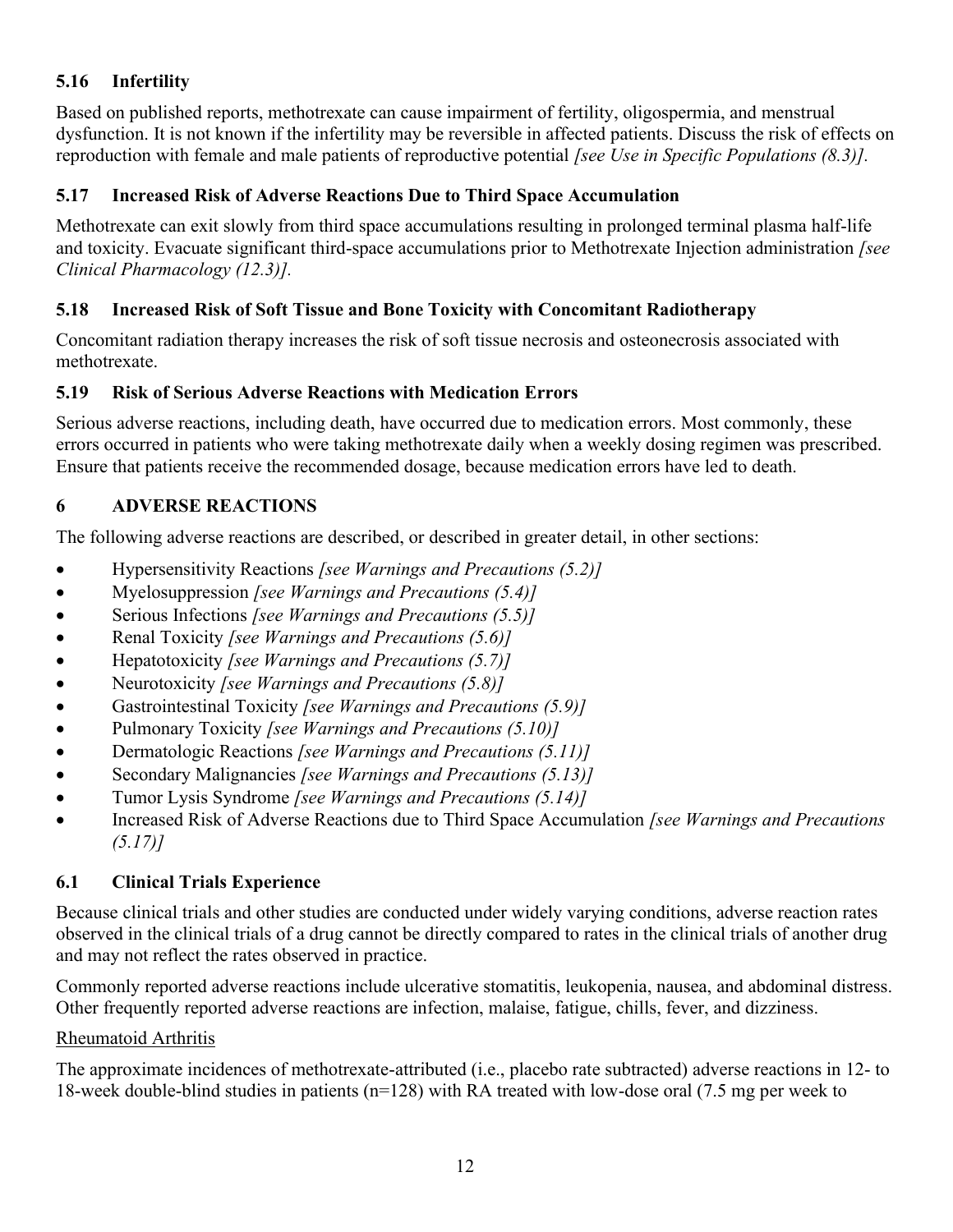15 mg per week) pulse methotrexate are listed below. Most patients were on concomitant NSAIDs and some received corticosteroids. Hepatic histology was not examined in these short-term studies.

*Incidence ≥10%:* Elevated liver function tests 15%, nausea/vomiting 10%.

*Incidence 3% to <10%*: Stomatitis, thrombocytopenia (platelet count less than 100,000/mm<sup>3</sup>).

*Incidence 1% to <3%:* Rash/pruritus/dermatitis, diarrhea, alopecia, leukopenia (white blood cell count less than 3000/mm<sup>3</sup>), pancytopenia, dizziness.

Two other controlled trials of patients (n=680) with RA on 7.5 mg per week to 15 mg per week oral doses showed the following adverse reactions:

*Incidence 1%:* Interstitial pneumonitis.

*Other less common adverse reactions:* Decreased hematocrit, headache, upper respiratory infection, anorexia, arthralgias, chest pain, coughing, dysuria, eye discomfort, epistaxis, fever, infection, sweating, tinnitus, vaginal discharge.

Polyarticular Juvenile Idiopathic Arthritis (pJIA)

The approximate incidences of adverse reactions reported in patients 2 to 18 years of age with pJIA treated with oral, weekly doses of methotrexate (5 mg/m<sup>2</sup> per week to 20 mg/m<sup>2</sup> per week or 0.1 mg/kg per week to 0.65 mg/kg per week) were as follows (most patients were receiving concomitant NSAIDs, and some received corticosteroids): elevated liver function tests, 14%; gastrointestinal reactions (e.g., nausea, vomiting, diarrhea), 11%; stomatitis, 2%; leukopenia, 2%; headache, 1.2%; alopecia, 0.5%; dizziness, 0.2%; rash, 0.2%.

# Psoriasis

In two published series of adult psoriasis patients ( $n=204$ , 248) treated with methotrexate doses up to 25 mg per week for up to 4 years, adverse reaction rates were similar to those in patients with RA, except for alopecia, photosensitivity, and "burning of skin lesions" (each 3% to 10%). Painful plaque erosions have been reported.

# **6.2 Postmarketing Experience**

The following adverse reactions have been identified during postapproval use of methotrexate. Because these reactions are reported voluntarily from a population of uncertain size, it is not always possible to reliably estimate their frequency or establish a causal relationship to drug exposure.

*Blood and lymphatic system disorders:* Aplastic anemia, lymphadenopathy, hypogammaglobulinemia

*Cardiovascular disorders:* Thromboembolic events (including arterial thrombosis, cerebral thrombosis, deep vein thrombosis, retinal vein thrombosis, thrombophlebitis, and pulmonary embolus), pericarditis, pericardial effusion, hypotension, sudden death

# *Endocrine:* Diabetes

*Eye disorders:* Optic neuropathy, blurred vision, ocular irritation, conjunctivitis, xerophthalmia

*Gastrointestinal disorders:* Hemorrhagic enteritis, intestinal perforation, gingivitis, pancreatitis, pharyngitis, hematemesis, melena, gastrointestinal ulceration and bleeding

*Hepatobiliary disorders:* Acute hepatitis, decreased serum albumin, fibrosis, cirrhosis, liver failure

*Immune system disorders:* Anaphylaxis, anaphylactoid reactions, vasculitis

*Metabolism:* Hyperglycemia

*Musculoskeletal disorders:* Stress fracture, soft tissue necrosis, arthralgia, myalgia, osteoporosis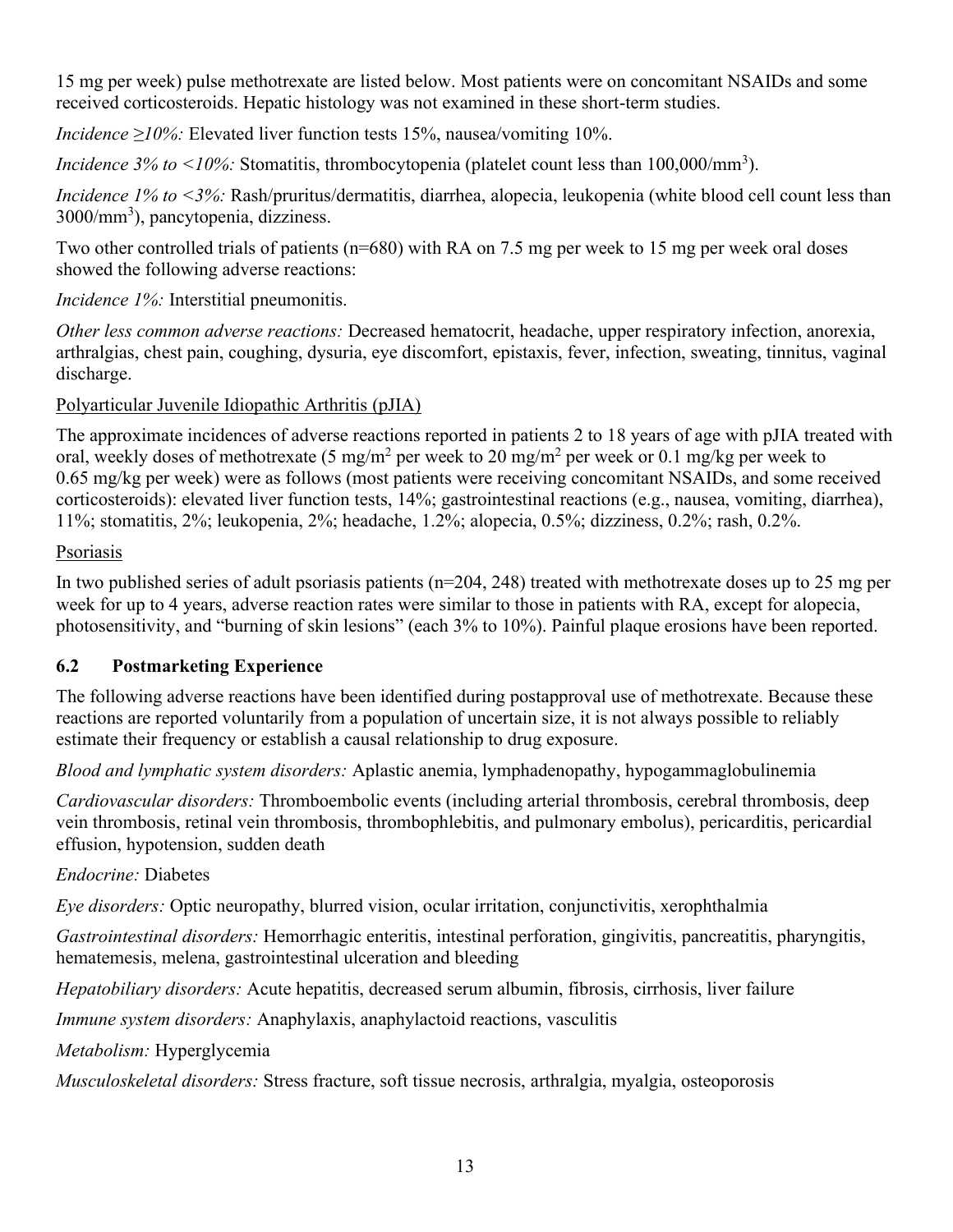*Nervous system disorders:* Headaches, drowsiness, blurred vision, speech impairment (including dysarthria and aphasia), transient cognitive dysfunction, mood alteration, unusual cranial sensations, paresis, encephalopathy, leukoencephalopathy, and convulsions. Also, spinal radiculopathy with intrathecal use

*Renal disorders:* Severe renal toxicity including renal failure, azotemia, hematuria, proteinuria, cystitis

*Reproductive disorders:* Defective oogenesis or spermatogenesis, loss of libido, impotence, gynecomastia, menstrual dysfunction

*Respiratory disorders:* Pulmonary fibrosis, respiratory failure, chronic interstitial obstructive pulmonary disease, pleuritic pain and thickening, alveolitis

*Skin disorders:* Toxic epidermal necrolysis, Stevens-Johnson syndrome, exfoliative dermatitis, skin necrosis, and erythema multiforme, erythematous rashes, pruritus, alopecia, skin ulceration, accelerated nodulosis, urticaria, pigmentary changes, ecchymosis, telangiectasia, photosensitivity, acne, furunculosis

# **7 DRUG INTERACTIONS**

## **7.1 Effects of Other Drugs on Methotrexate**

#### Drugs that Increase Methotrexate Exposure

Coadministration of methotrexate with the following products may increase methotrexate plasma concentrations, which may increase the risk of methotrexate severe adverse reactions.

Increased organ specific adverse reactions may also occur when methotrexate is coadministered with hepatotoxic or nephrotoxic products. If coadministration cannot be avoided, monitor closely for methotrexate adverse reactions when coadministered with:

- Penicillin or sulfonamide antibiotics
- Highly protein-bound drugs (e.g., oral anticoagulants, phenytoin, salicylates, sulfonamides, sulfonylureas, and tetracyclines)
- Proton pump inhibitors
- Probenecid
- Antifolate drugs (e.g., dapsone, pemetrexed, pyrimethamine and sulfonamides)
- Aspirin and other nonsteroidal anti-inflammatory drugs Unexpectedly severe and fatal gastrointestinal toxicity can occur with concomitant administration of methotrexate (primarily at high dose) and nonsteroidal anti-inflammatory drugs (NSAIDs)
- Mercaptopurine
- Hepatotoxic products
- Weak acids (e.g., salicylates)
- Nephrotoxic products

## Nitrous Oxide

Coadministration of methotrexate with nitrous oxide anesthesia potentiates the effect of methotrexate on folate-dependent metabolic pathways, which may increase the risk of severe methotrexate adverse reactions. Avoid nitrous oxide anesthesia in patients receiving methotrexate. Consider alternative therapies in patients who have received prior nitrous oxide anesthesia.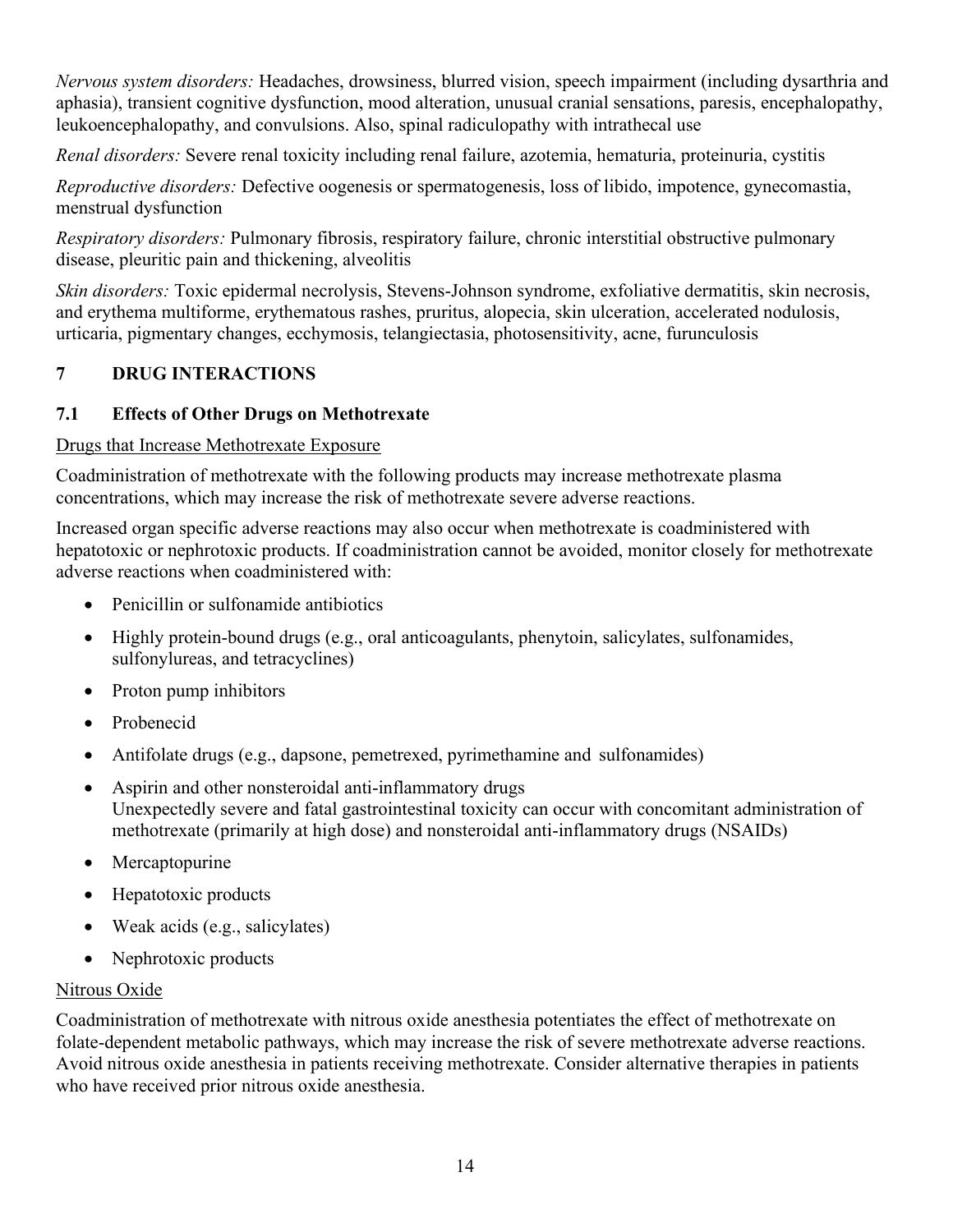## Folic Acid

Coadministration of methotrexate with folic acid or its derivatives decreases the clinical effectiveness of methotrexate in patients with neoplastic diseases. Methotrexate competes with reduced folates for active transport across cell membranes. Instruct patients to take folic or folinic acid only as directed by their healthcare provider *[see Warnings and Precautions (5.12)].*

# **7.2 Effects of Methotrexate on Other Drugs**

## Theophylline

Coadministration of methotrexate with theophylline increases theophylline plasma concentrations which may increase the risk of theophylline adverse reactions. Monitor theophylline levels and adjust the theophylline dosage in accordance with approved product labeling.

# **8 USE IN SPECIFIC POPULATIONS**

## **8.1 Pregnancy**

## Risk Summary

Methotrexate Injection is contraindicated in pregnant women with non-neoplastic diseases. Based on published reports and its mechanism of action, methotrexate can cause embryo-fetal toxicity and fetal death when administered to a pregnant woman *[see Data and Clinical Pharmacology (12.1)].* There are no animal data that meet current standards for nonclinical developmental toxicity studies. Advise pregnant women with neoplastic diseases of the potential risk to a fetus. The preservative benzyl alcohol can cross the placenta; when possible, use the preservative-free formulation when Methotrexate Injection is needed during pregnancy to treat a neoplastic disease *[see Warnings and Precautions (5.3) and Use in Specific Populations (8.4)]*.

In the U.S. general population, the estimated background risk of major birth defects and miscarriage in clinically recognized pregnancies is 2-4% and 15-20%, respectively.

## Data

## *Human Data*

Published data from case reports, literature reviews, and observational studies report that methotrexate exposure during pregnancy is associated with an increased risk of embryo-fetal toxicity and fetal death. Methotrexate exposure during the first trimester of pregnancy is associated with an increased incidence of spontaneous abortions and multiple adverse developmental outcomes, including skull anomalies, facial dysmorphism, CNS abnormalities, limb abnormalities, and sometimes cardiac anomalies and intellectual impairment. Adverse outcomes associated with exposure during second and third trimesters of pregnancy include intrauterine growth restriction and functional abnormalities. Because methotrexate is widely distributed and persists in the body for a prolonged period, there is a potential risk to the fetus from preconception methotrexate exposure.

A prospective multicenter study evaluated pregnancy outcomes in women taking methotrexate less than or equal to 30 mg/week after conception. The rate of spontaneous abortion/miscarriage in pregnant women exposed to methotrexate was 42.5% (95% confidence interval [95% CI] 29.2–58.7), which was higher than in unexposed patients with autoimmune disease (22.5%, 95% CI 16.8–29.7) and unexposed patients with non-autoimmune disease (17.3%, 95% CI 13–22.8). Of the live births, the rate of major birth defects in pregnant women exposed to methotrexate after conception was higher than in unexposed patients with autoimmune disease (adjusted odds ratio (OR) 1.8 [95% CI 0.6–5.7]) and unexposed patients with non-autoimmune disease (adjusted OR 3.1 [95% CI 1.03–9.5]) (2.9%). Major birth defects associated with pregnancies exposed to methotrexate after conception were not always consistent with methotrexate-associated adverse developmental outcomes.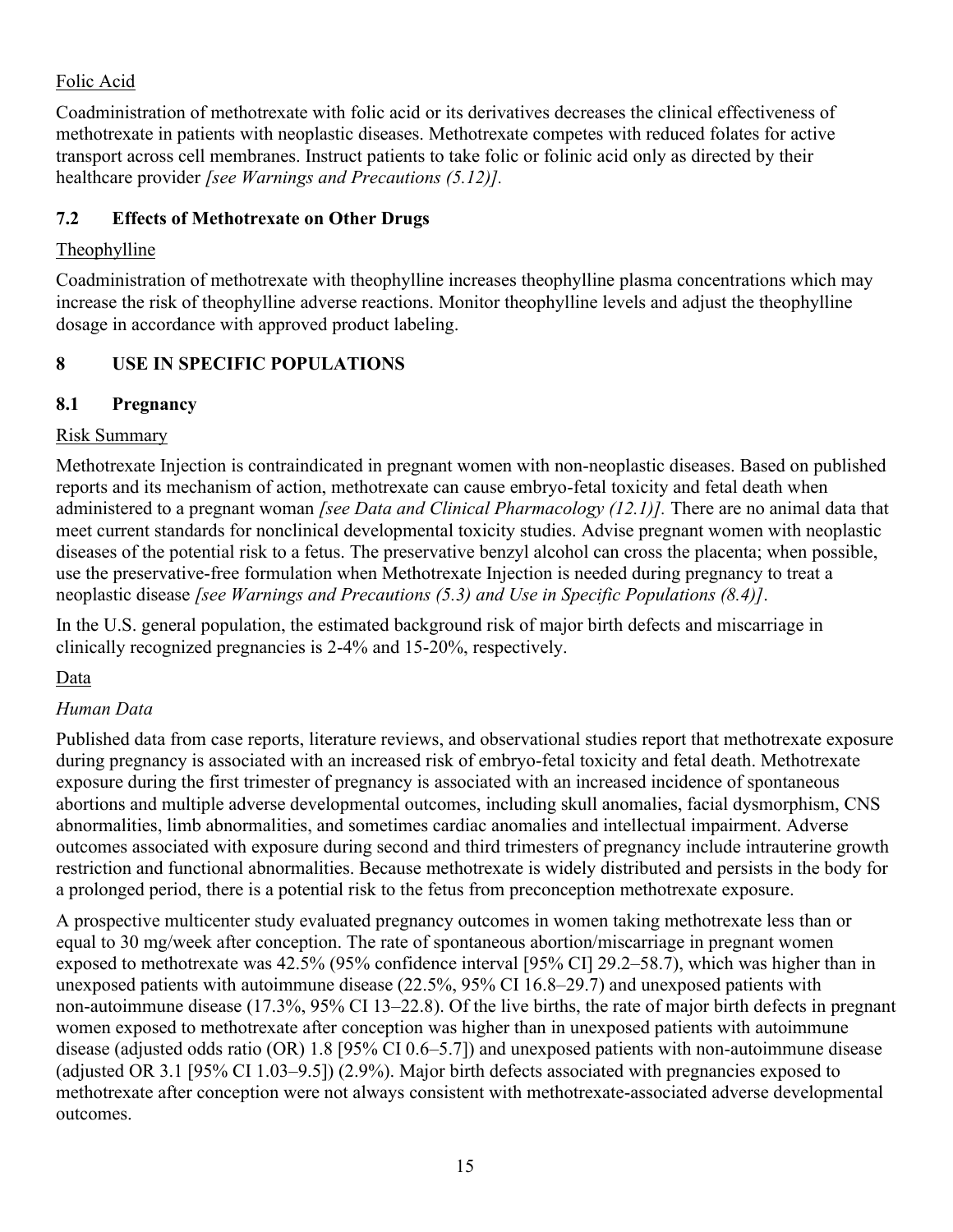## **8.2 Lactation**

#### Risk Summary

Limited published literature reports the presence of methotrexate in human milk in low amounts, with the highest breast milk to plasma concentration ration reported to be 0.08:1. No information is available on the effects of methotrexate on a breastfed infant or on milk production. Because of the potential for serious adverse reactions from methotrexate in breastfed infants, advise women not to breastfeed during treatment with Methotrexate Injection and for 1 week after the final dose.

## **8.3 Females and Males of Reproductive Potential**

Methotrexate can cause malformations and fetal death at doses less than or equal to the recommended clinical doses *[see Use in Specific Populations (8.1)]*.

#### Pregnancy Testing

Verify the pregnancy status of females of reproductive potential prior to initiating Methotrexate Injection *[see Contraindications (4) and Use in Specific Populations (8.1)].*

#### Contraception

#### *Females*

Advise females of reproductive potential to use effective contraception during and for 6 months after the final dose of Methotrexate Injection therapy.

#### *Males*

Methotrexate can cause chromosomal damage to sperm cells. Advise males with female partners of reproductive potential to use effective contraception during and for 3 months after the final dose of Methotrexate Injection therapy.

## **Infertility**

## *Females*

Based on published reports of female infertility after therapy with methotrexate, advise females of reproductive potential that Methotrexate Injection can cause impairment of fertility and menstrual dysfunction during and after cessation of therapy. It is not known if the infertility may be reversed in all affected females.

## *Males*

Based on published reports of male infertility after therapy with methotrexate, advise males that Methotrexate Injection can cause oligospermia or infertility during and after cessation of therapy. It is not known if the infertility may be reversed in all affected males.

## **8.4 Pediatric Use**

The safety and effectiveness of Methotrexate Injection in pediatric patients have been established for ALL, meningeal leukemia prophylaxis and treatment, non-Hodgkin lymphoma, osteosarcoma and in pJIA. Clinical studies evaluating the use of methotrexate in pediatric patients with pJIA demonstrated safety comparable to that observed in adults with RA *[see Adverse Reactions (6.1)].* The safety and effectiveness of Methotrexate Injection have not been established in pediatric patients for the treatment of breast cancer, squamous cell carcinoma of the head and neck, gestational trophoblastic neoplasia, rheumatoid arthritis, and psoriasis. Additional risk information is described below.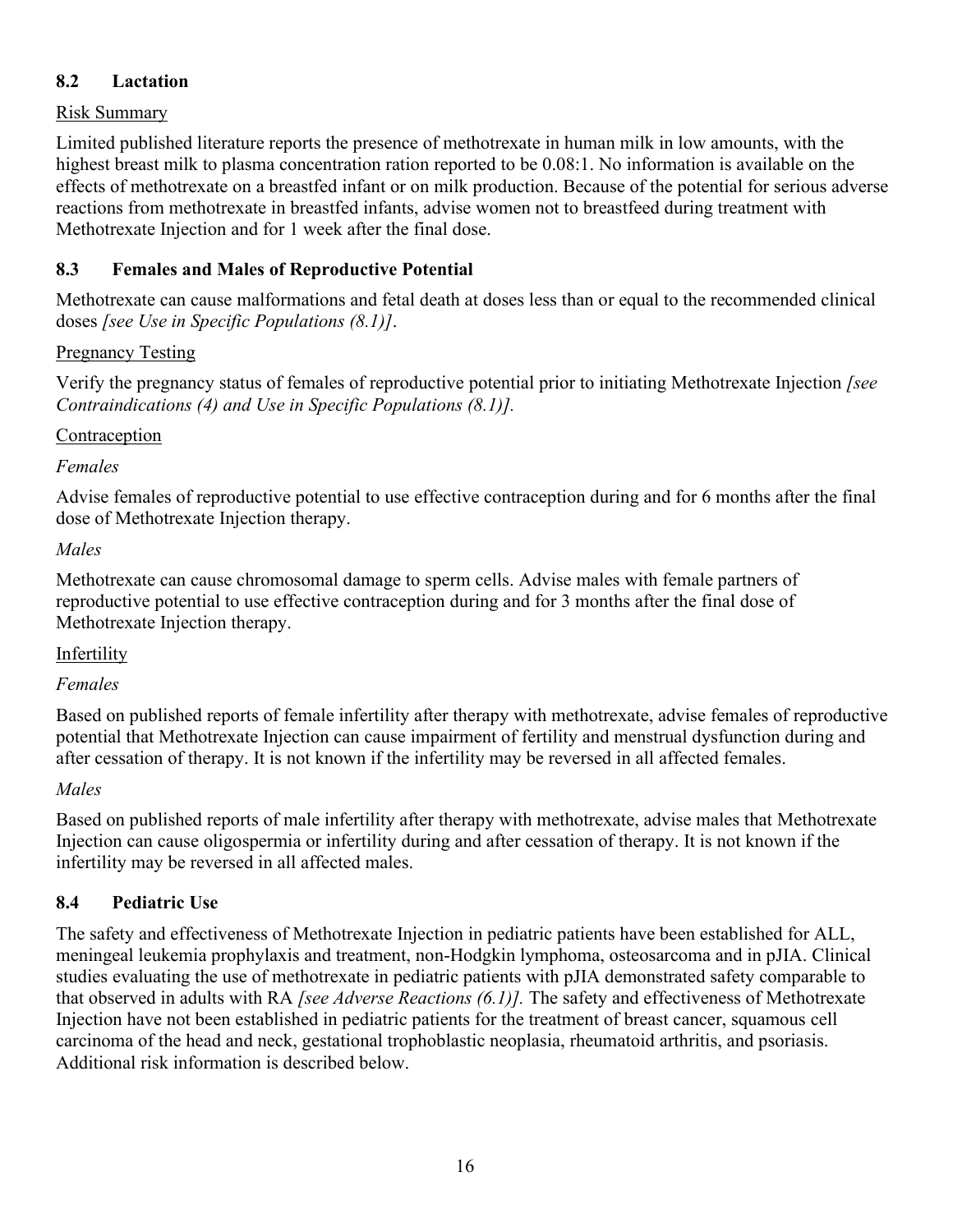# Risks of Serious Adverse Reactions due to Benzyl Alcohol-Preservative

Due to the risk of serious adverse reactions and fatal gasping syndrome following administration of intravenous solutions containing the preservative benzyl alcohol in neonates, use only preservative-free Methotrexate Injection in neonates and low-birth weight infants. The "gasping syndrome" is characterized by CNS depression, metabolic acidosis, and gasping respirations.

Serious adverse reactions including fatal reactions and the "gasping syndrome" occurred in premature neonates and low-birth weight infants in the neonatal intensive care unit who received drugs containing benzyl alcohol as a preservative. In these cases, benzyl alcohol dosages of 99 to 234 mg/kg/day produced high levels of benzyl alcohol and its metabolites in the blood and urine (blood levels of benzyl alcohol were 0.61 to 1.378 mmol/L). Additional adverse reactions include gradual neurological deterioration, seizures, intracranial hemorrhage, hematological abnormalities, skin breakdown, hepatic and renal failure, hypotension, bradycardia, and cardiovascular collapse. Preterm, low-birth weight infants may be more likely to develop these reactions because they may be less able to metabolize benzyl alcohol.

When prescribing in infants (non-neonate, non-low-birth weight), if a preservative-free formulation of Methotrexate Injection is not available and use of a benzyl alcohol-containing formulation is necessary, consider the combined daily metabolic load of benzyl alcohol from all sources including Methotrexate Injection (Methotrexate Injection contains 9.4 mg of benzyl alcohol/per mL) and other drugs containing benzyl alcohol. The minimum amount of benzyl alcohol at which serious adverse reactions may occur is not known*.*

Do not administer methotrexate formulations containing benzyl alcohol intrathecally due to the risk of severe neurotoxicity *[see Warnings and Precautions (5.3)].*

# Leukemia/Lymphoma

Serious neurotoxicity, frequently manifested as generalized or focal seizures, has been reported with unexpectedly increased frequency among pediatric patients with acute lymphoblastic leukemia who were treated with intermediate-dose intravenous methotrexate  $(1 \text{ g/m}^2)$  *[see Warnings and Precautions (5.8)]*.

# **8.5 Geriatric Use**

Clinical studies of methotrexate did not include sufficient numbers of subjects aged 65 and over to determine whether they respond differently from younger subjects.

# **8.6 Renal Impairment**

Methotrexate elimination is reduced in patients with renal impairment [creatinine clearance (CLcr) less than 90 mL/min, calculated using Cockcroft-Gault] *[see Clinical Pharmacology (12.3)]*. Patients with renal impairment are at increased risk for methotrexate adverse reactions.

Follow recommendations to promote methotrexate elimination and decrease risk of acute kidney injury and other methotrexate toxicities in patients who are receiving intermediate- or high-dose regimens *[see Dosage and Administration (2.2) and Warnings and Precautions (5.6)].* Consider reducing the dose or discontinuing Methotrexate Injection in patients with renal impairment as appropriate.

# **8.7 Hepatic Impairment**

The pharmacokinetics and safety of methotrexate in patients with hepatic impairment is unknown Patients with hepatic impairment may be at increased risk for methotrexate adverse reaction based on elimination characteristics of methotrexate *[see Clinical Pharmacology (12.3)].* Consider reducing the dose or discontinuing Methotrexate Injection in patients with hepatic impairment as appropriate *[see Warnings and Precautions (5.7)].*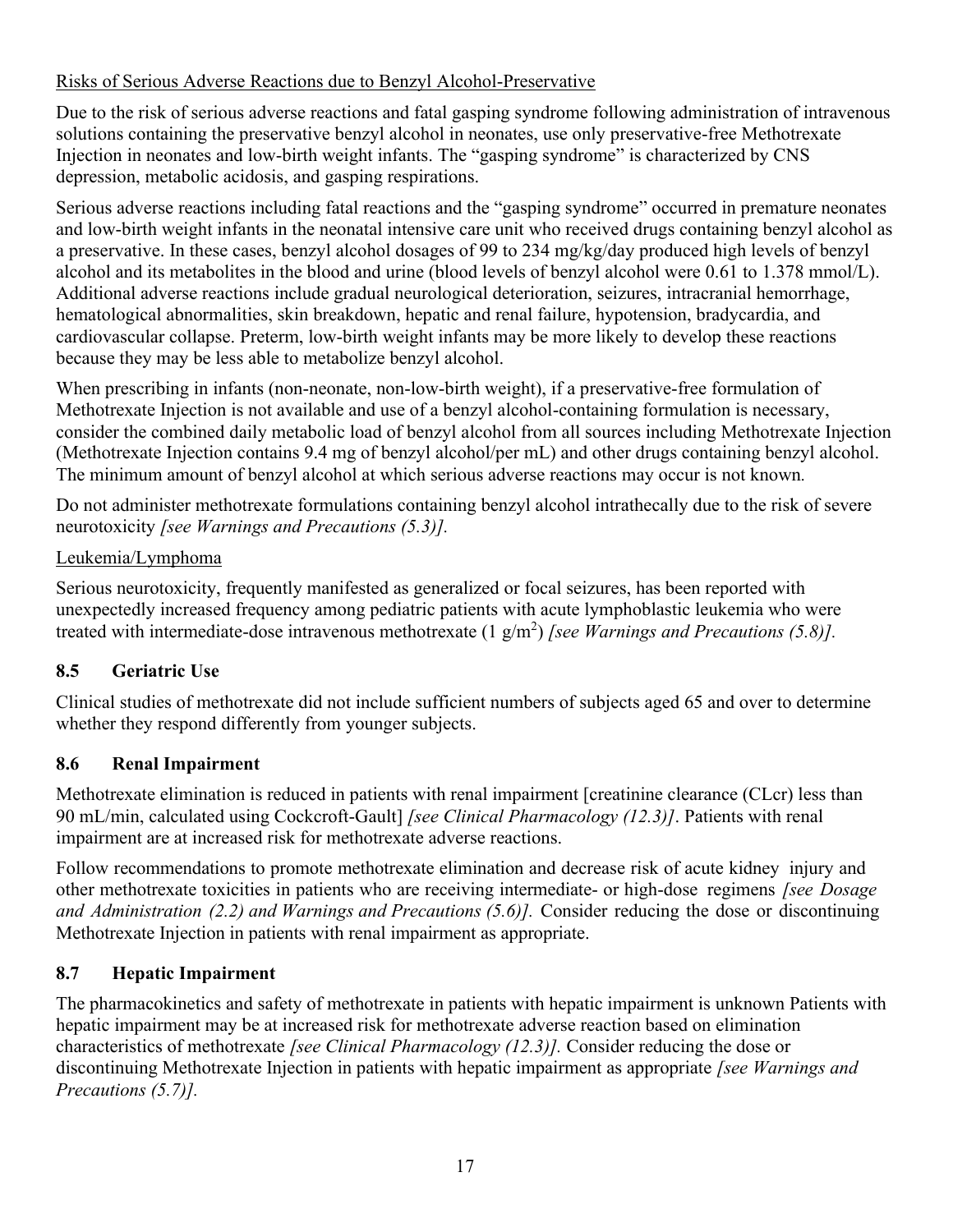# **10 OVERDOSAGE**

#### Manifestations

Overdosage, including fatal overdosage, has occurred with methotrexate *[see Warnings and Precautions (5.19)].*

Manifestations of overdosage include adverse reactions reported at pharmacologic doses, particularly hematologic and gastrointestinal reactions (e.g., leukopenia, thrombocytopenia, anemia, pancytopenia, myelosuppression, mucositis, stomatitis, oral ulceration, nausea, vomiting, gastrointestinal ulceration, or gastrointestinal bleeding). In some cases, no symptoms were reported; however, sepsis or septic shock, renal failure, and aplastic anemia were also reported.

Manifestations of intrathecal overdosage include CNS symptoms (e.g., headache, nausea and vomiting, seizure or convulsion, and acute toxic encephalopathy). In some cases, no symptoms were reported; however, cerebellar herniation associated with increased intracranial pressure and acute toxic encephalopathy have also been reported.

#### Management

Leucovorin and levoleucovorin are indicated to diminish the toxicity and counteract the effect of inadvertently administered overdosages of methotrexate. Administer leucovorin or levoleucovorin as soon as possible after overdosage (refer to the leucovorin or levoleucovorin prescribing information). Monitor serum methotrexate concentrations closely to guide leucovorin or levoleucovorin therapy. Monitor serum creatinine concentrations closely because high serum methotrexate concentrations may cause renal damage leading to acute renal failure.

Glucarpidase is indicated for the treatment of toxic methotrexate concentrations in patients with delayed methotrexate clearance due to impaired renal function (refer to the glucarpidase prescribing information). If glucarpidase is used, do not administer leucovorin within 2 hours before or after a dose of glucarpidase because leucovorin is a substrate for glucarpidase.

Hydration and urinary alkalinization may be necessary to prevent the precipitation of methotrexate and/or its metabolites in the renal tubules. Neither hemodialysis nor peritoneal dialysis has been shown to improve methotrexate elimination. However, effective clearance of methotrexate has been reported with acute, intermittent hemodialysis using a high-flux dialyzer.

## **11 DESCRIPTION**

Methotrexate is a folate analog metabolic inhibitor with the chemical name of *N*-[4-[[(2,4-diamino-6-pteridinyl) methyl]methylamino]benzoyl]-L-glutamic acid and a molecular weight of 454.44. The molecular formula is  $C_{20}H_{22}N_8O_5$ , and the structural formula is shown below:



Methotrexate Injection with preservative is supplied in sterile multiple-dose vials for intravenous, intramuscular, or subcutaneous use.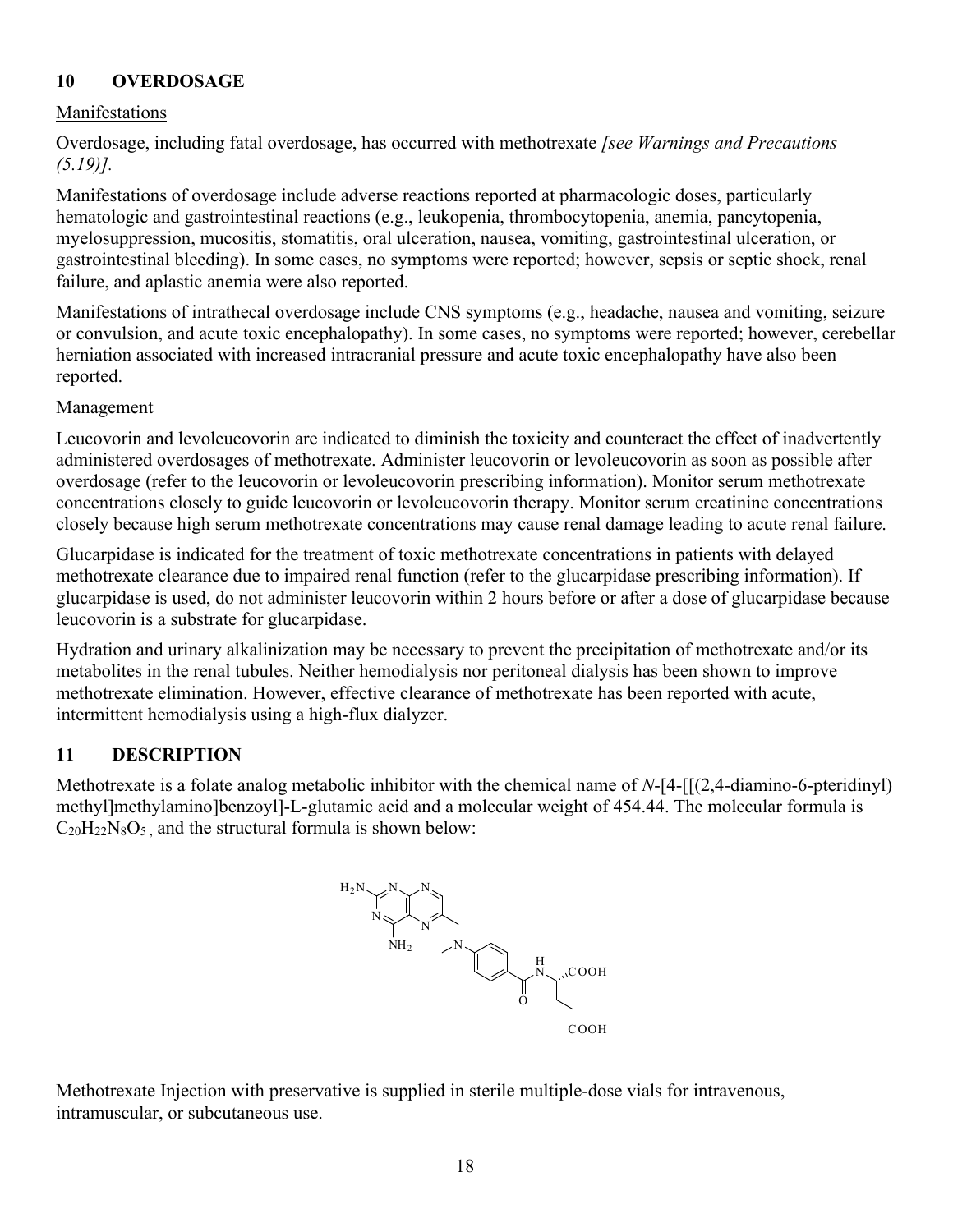• Each 25 mg/mL, 2 mL vial contains 50 mg methotrexate equivalent to 54.8 mg of methotrexate sodium, 18.8 mg of benzyl alcohol as a preservative and Sodium chloride 5.2 mg. May contain sodium hydroxide and/or hydrochloric acid to adjust the pH to 8.5.

Preservative-free Methotrexate Injection is supplied in sterile single-dose vials for intravenous, intramuscular, subcutaneous, or intrathecal use.

• Each 25 mg/mL, 40 mL vial contains 1000 mg methotrexate equivalent to 1096.7 mg of methotrexate sodium, and the following inactive ingredients: Sodium chloride 196 mg. May contain sodium hydroxide and/or hydrochloric acid to adjust pH to 8.5.

# **12 CLINICAL PHARMACOLOGY**

# **12.1 Mechanism of Action**

Methotrexate inhibits dihydrofolic acid reductase. Dihydrofolates must be reduced to tetrahydrofolates by this enzyme before they can be utilized as carriers of one-carbon groups in the synthesis of purine nucleotides and thymidylate. Therefore, methotrexate interferes with DNA synthesis, repair, and cellular replication. Actively proliferating tissues such as malignant cells, bone marrow, fetal cells, buccal and intestinal mucosa, and cells of the urinary bladder are in general more sensitive to this effect of methotrexate.

The mechanism of action in rheumatoid arthritis, pJIA, and in psoriasis is unknown.

# **12.3 Pharmacokinetics**

# Distribution

After intravenous administration, the initial volume of distribution is approximately 0.18 L/kg (18% of body weight) and steady-state volume of distribution is approximately 0.4 L/to 0.8 L/kg (40% to 80% of body weight).

Methotrexate competes with reduced folates for active transport across cell membranes by means of a single carrier-mediated active transport process. At serum concentrations greater than 100 micromolar, passive diffusion becomes a major pathway by which effective intracellular concentrations can be achieved.

Methotrexate in serum is approximately 50% protein bound.

Methotrexate may be displaced from plasma albumin by various compounds, including sulfonamides, salicylates, tetracyclines, chloramphenicol, and phenytoin.

Methotrexate does not penetrate the blood-cerebrospinal fluid barrier in therapeutic amounts when given intravenously, intramuscularly, or subcutaneously.

## **Elimination**

The terminal half-life reported for methotrexate is approximately 3 to 10 hours for patients receiving treatment for psoriasis, or rheumatoid arthritis or low-dose antineoplastic therapy (less than 30 mg/m<sup>2</sup>).

Following intravenous administration of high-dose methotrexate, the terminal half-life is 8 hours to 15 hours.

## *Metabolism*

Methotrexate undergoes hepatic and intracellular metabolism to polyglutamated forms that can be converted back to methotrexate by hydrolase enzymes. These polyglutamates act as inhibitors of dihydrofolate reductase and thymidylate synthetase. Small amounts of methotrexate polyglutamates may remain in tissues for extended periods. The retention and prolonged drug action of these active metabolites vary among different cells, tissues, and tumors. Methotrexate undergoes minor metabolism to 7-hydroxymethotrexate, and accumulation may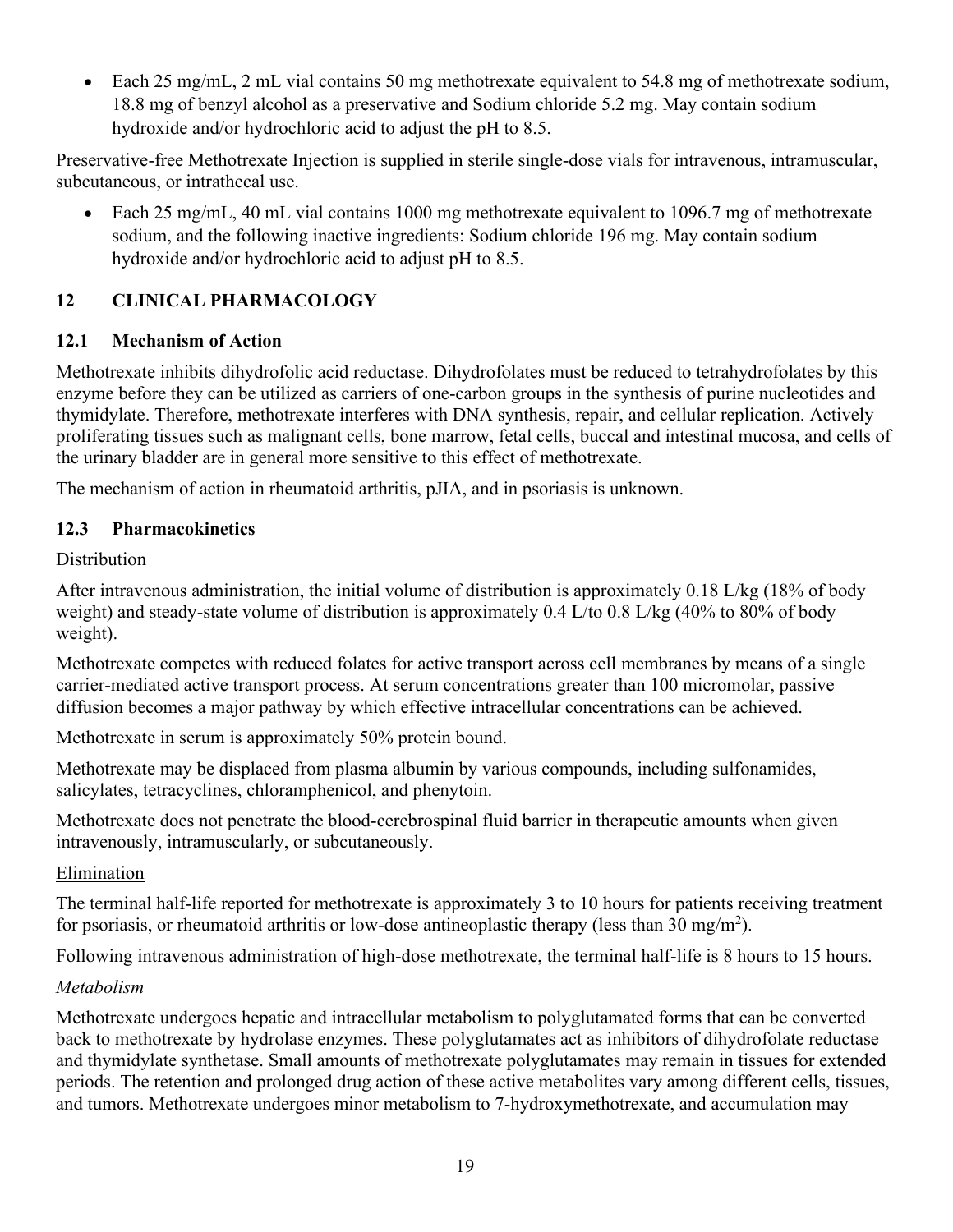become significant following high dosages. The aqueous solubility of 7-hydroxymethotrexate is 3- to 5-fold lower than the solubility of methotrexate.

#### *Excretion*

Renal excretion is the primary route of elimination and is dependent upon dosage and route of administration. With intravenous administration, 80% to 90% of the administered dose is excreted unchanged in the urine within 24 hours. There is limited biliary excretion amounting to 10% or less of the administered dose. Enterohepatic recirculation of methotrexate has been proposed.

Renal excretion occurs by glomerular filtration and active tubular secretion. Nonlinear elimination due to saturation of renal tubular reabsorption has been observed in psoriatic patients at doses between 7.5 mg and 30 mg.

#### Specific Populations

## *Pediatric Patients*

In pediatric patients receiving methotrexate for acute lymphoblastic leukemia (6.3 mg/m<sup>2</sup> to 30 mg/m<sup>2</sup>), or for JIA (3.75 mg/m<sup>2</sup> to 26.2 mg/m<sup>2</sup>), the terminal half-life has been reported to range from 0.7 to 5.8 hours or from 0.9 to 2.3 hours, respectively *[see Use in Specific Populations (8.4)].*

#### *Patients with Renal impairment*

The elimination half-life of methotrexate increases with the severity of renal impairment, with high interindividual variability *[see Use in Specific Populations (8.6)].*

# **13 NONCLINICAL TOXICOLOGY**

## **13.1 Carcinogenesis, Mutagenesis, Impairment of Fertility**

Methotrexate has been evaluated in a number of animal studies for carcinogenic potential with inconclusive results. There is evidence that methotrexate causes chromosomal damage to animal somatic cells and human bone marrow cells *[see Use in Specific Populations (8.1, 8.2, 8.3)]*.

## **15 REFERENCES**

1. "OSHA Hazardous Drugs." *OSHA*. [http://www.osha.gov/SLTC/hazardousdrugs/index.html.](http://www.osha.gov/SLTC/hazardousdrugs/index.html)

## **16 HOW SUPPLIED/STORAGE AND HANDLING**

#### How Supplied

Methotrexate Injection is a clear, yellow, sterile solution available with preservative (multiple-dose vials) and preservative-free (single-dose vials) as follows:

| <b>Strength/Fill volume</b>                     | <b>NDC</b> number | Pack style                                     |
|-------------------------------------------------|-------------------|------------------------------------------------|
| With Preservative                               |                   |                                                |
| $50 \text{ mg}/2 \text{ mL} (25 \text{ mg/mL})$ | 61703-350-38      | Carton containing five (5) multiple-dose vials |
| Preservative-free                               |                   |                                                |
| $1$ g/40 mL (25 mg/mL)                          | 61703-408-41      | Carton containing one (1) single-dose vial     |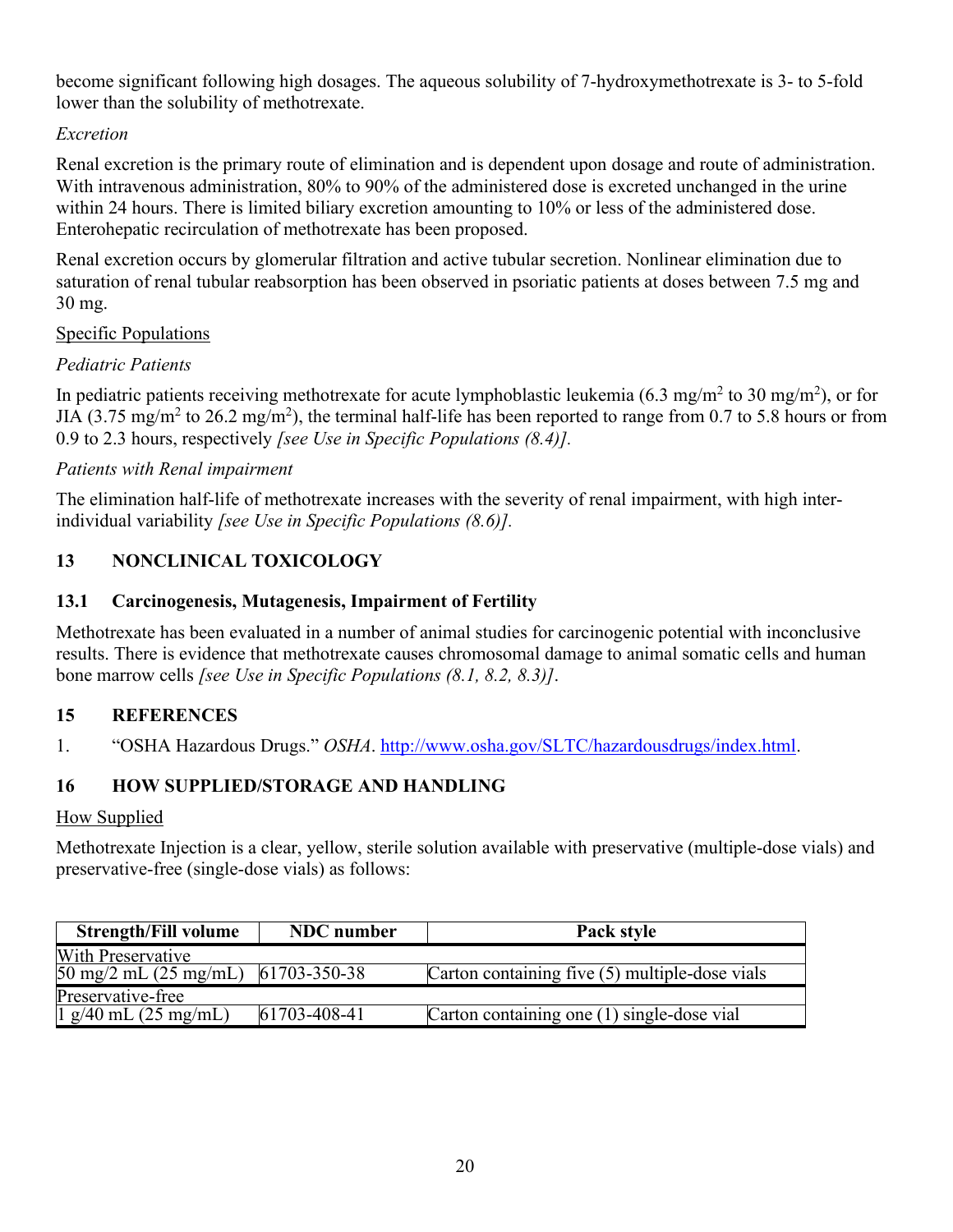| <b>Carton contents</b>                                           | NDC.         |  |  |
|------------------------------------------------------------------|--------------|--|--|
| Methotrexate Injection, With Preservative, 5 multiple-dose vials |              |  |  |
| 50 mg/2 mL $(25 \text{ mg/mL})$                                  | 61703-350-38 |  |  |
| Preservative-free Methotrexate Injection, 1 single-dose vial     |              |  |  |
| 1 g/40 mL (25 mg/mL)                                             | 61703-408-41 |  |  |

#### Storage and Handling

Store at 20<sup>o</sup>C to 25<sup>o</sup>C (68<sup>o</sup>F to 77<sup>o</sup>F); excursions permitted to 15<sup>o</sup>C to 30<sup>o</sup>C (59<sup>o</sup>F to 86<sup>o</sup>F) [see USP Controlled Room Temperature]. Protect from light.

After first puncture, store multiple-dose vials at 2°C to 8°C, and use within 30 days.

Methotrexate Injection is a hazardous drug. Follow applicable special handling and disposal procedures.<sup>1</sup>

# **17 PATIENT COUNSELING INFORMATION**

Advise the patient to read the FDA-approved patient labeling (Patient Information).

#### Embryo-Fetal Toxicity

- Advise females of reproductive potential of the potential risk to a fetus and to inform their healthcare provider of a known or suspected pregnancy *[see Contraindications (4), Warnings and Precautions (5.1), and Use in Specific Populations (8.1)].*
- Advise females of reproductive potential to use effective contraception during methotrexate therapy and for 6 months after the final dose *[see Use in Specific Populations (8.3)].*
- Advise males of reproductive potential to use effective contraception during methotrexate therapy and for 3 months after the final dose *[see Use in Specific Populations (8.3)].*

## Hypersensitivity Reactions

Advise patients of the potential risk of hypersensitivity and that Methotrexate Injection is contraindicated in patients with a history of severe hypersensitivity to methotrexate. Advise patients to seek immediate medical attention if signs or symptoms of a hypersensitivity reaction occur *[see Warnings and Precautions (5.2)].*

#### Myelosuppression and Serious Infections

Advise patient to contact their healthcare provider immediately for new onset fever, symptoms of infection, easy bruising or persistent bleeding *[see Warnings and Precautions (5.4, 5.5)].*

#### Renal Toxicity

Advise patients that methotrexate can cause renal toxicity. Advise patients to immediately contact their healthcare provider for signs or symptoms of renal toxicity, such as marked increases or decreases in urinary output *[see Warnings and Precautions (5.6)].*

#### Hepatotoxicity

Advise patients to report signs or symptoms of hepatic toxicity and avoidance of alcohol during methotrexate treatment *[see Warnings and Precautions (5.7)].*

#### Neurotoxicity

Advise patient to contact their healthcare provider immediately if they develop new neurological symptoms *[see Warnings and Precautions (5.8)].*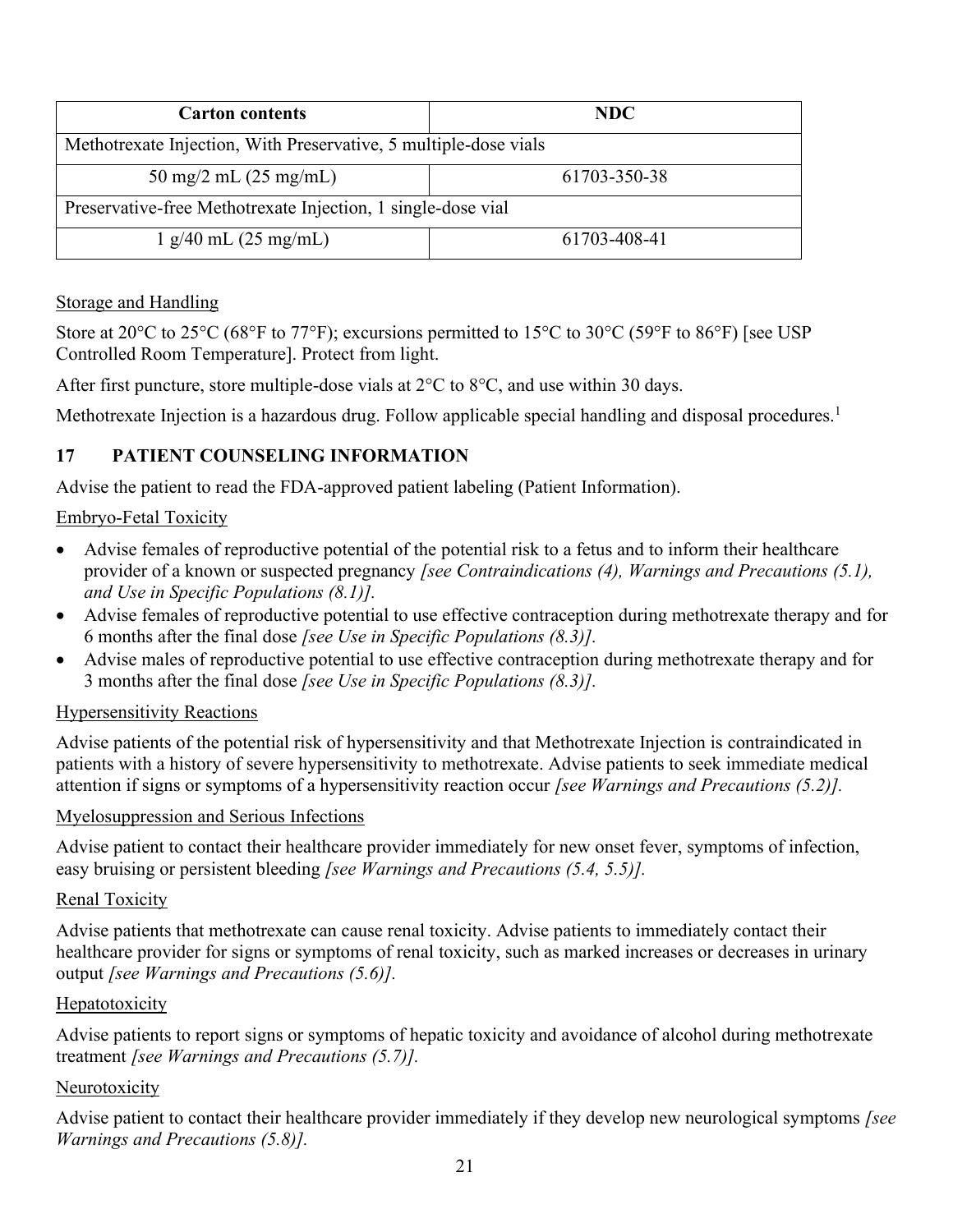#### Gastrointestinal Toxicity

Advise patients to contact their healthcare provider if they develop diarrhea, vomiting, or stomatitis. Advise patients to immediately contact their healthcare provider for high fever, rigors, persistent or severe abdominal pain, severe constipation, hematemesis, or melena *[see Warnings and Precautions (5.9)].*

#### Pulmonary Toxicity

Advise patients to contact their healthcare provider for symptoms of cough, fever, and dyspnea *[see Warnings and Precautions (5.10)].*

#### Dermatologic Toxicity

Advise patients that Methotrexate Injection can cause serious skin rash and to immediately contact their healthcare provider for new or worsening skin rash. Advise patients to avoid excessive sun exposure and to use sun protection measures *[see Warnings and Precautions (5.11)]*.

#### Secondary Malignancies

Advise patients on the risk of second primary malignancies during treatment with Methotrexate Injection *[see Warnings and Precautions (5.13)].*

#### Lactation

Advise women not to breastfeed during treatment with methotrexate and for 1 week after the final dose *[see Use in Specific Populations (8.2)].*

#### Infertility

Advise females and males of reproductive potential that methotrexate may cause impairment of fertility *[see Use in Specific Populations (8.3)]*.

#### Drug Interactions

- Advise patients and caregivers to inform their healthcare provider of all concomitant medications, including prescription medicines, over-the-counter drugs, vitamins, and herbal products *[see Drug Interactions (7)]*.
- Instruct patients being treated for neoplastic indication to not take products containing folic acid or folinic acid unless directed to do so by their healthcare provider *[see Warnings and Precautions (5.12)].*

Distributed by: Hospira, Inc. Lake Forest, IL 60045 LAB-0997-5.0

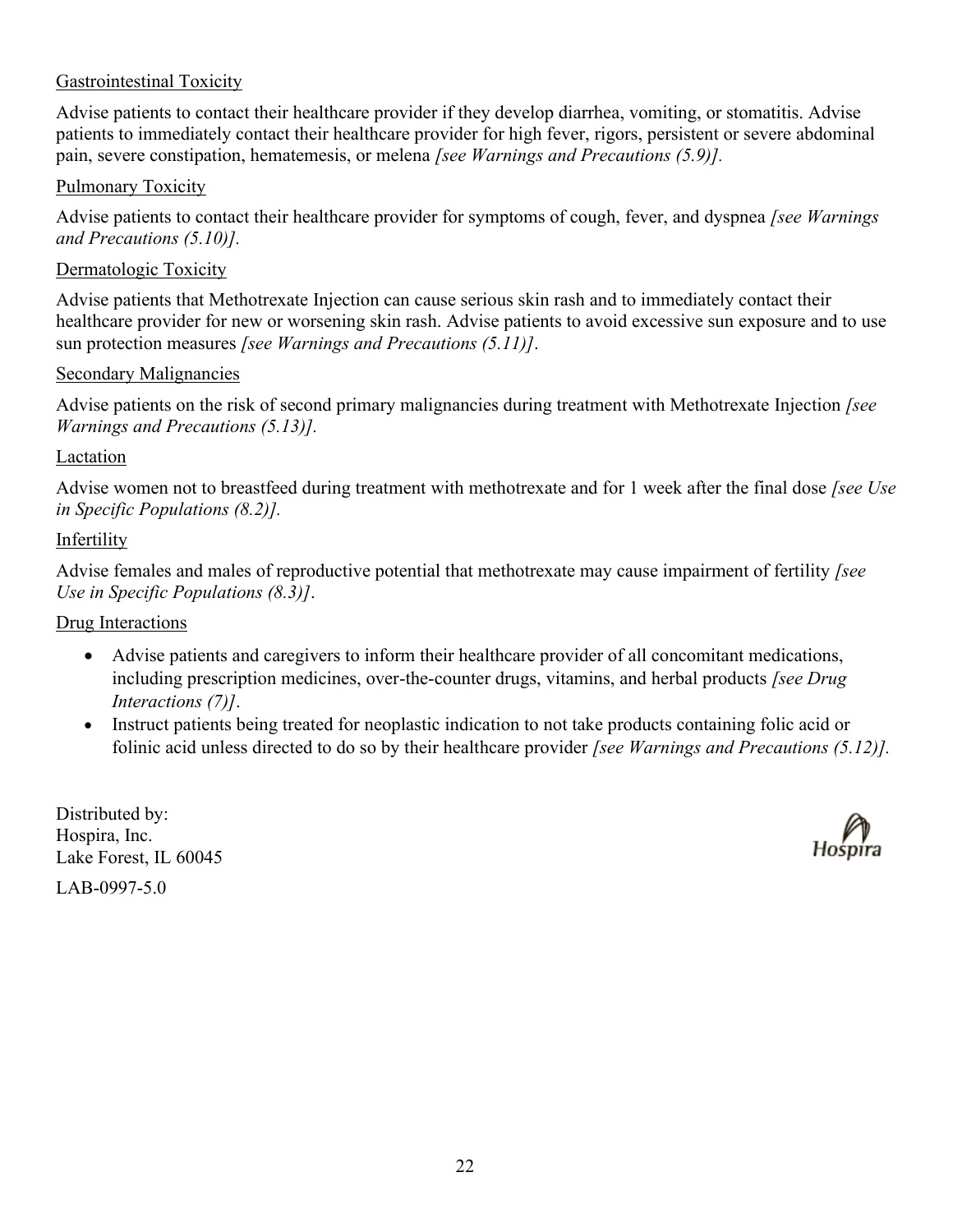#### **Patient Information**

#### METHOTREXATE (Meth-oh-trex-ate)

**Injection** 

#### for intravenous, intramuscular,

#### subcutaneous, or intrathecal use

#### **What is the most important information I should know about Methotrexate Injection?**

**Methotrexate Injection can cause serious side effects that may be severe and lead to death, including: Harm to an unborn baby, including birth defects or death of an unborn baby.**

#### **Females who can become pregnant:**

- Your healthcare provider should do a pregnancy test before you start taking Methotrexate Injection to see if you are pregnant.
- **If you are being treated for a medical condition other than cancer, do not receive or take Methotrexate Injection if you are pregnant.** See **"Do not receive Methotrexate Injection if**".
- If you are taking Methotrexate Injection to treat your cancer, you and your healthcare provider will decide if you will receive or take Methotrexate Injection if you are pregnant.
- Use effective birth control (contraception) during treatment and for **6** months after your final dose of Methotrexate Injection. Ask your healthcare provider what forms of birth control you can use during this time.

**Tell your healthcare provider right away if you become pregnant or think you are pregnant during treatment with Methotrexate Injection.**

#### **Males with female partners who are able to become pregnant:**

• Use effective birth control during treatment and for **3** months after your final dose of Methotrexate Injection. **Tell your healthcare provider right away if your female partner becomes pregnant during treatment with Methotrexate Injection.**

**Severe allergic reactions.** Severe allergic reactions can happen with Methotrexate Injection.

- **Do not receive Methotrexate Injection** if you have had a severe allergic reaction to methotrexate in the past. **Get medical help right away if you develop any of the signs or symptoms of a severe allergic reaction to Methotrexate Injection,** including:
	- $\circ$  skin rash, itching, and hives on the set of the set of the set of throat tightness
	- o swelling of the face, lips, tongue, or throat, or trouble swallowing
	- o dizziness or lightheadedness o fast heart rate
	- $\circ$  trouble breathing  $\circ$  chest pain
- o runny or stuffy nose
- -
	- o wheezing **o feeling** faint
- **Decreased blood cell counts.** Methotrexate Injection can affect your bone marrow and cause decreased red blood cell counts, white blood cell counts, and platelet counts, and a condition where your bone marrow cannot produce these blood cells (aplastic anemia). These decreased blood cell counts can be severe and may lead to a serious infection, the need for blood transfusions, treatment in a hospital, and can be life-threatening. Your healthcare provider will check your blood cell counts before you start and during treatment with Methotrexate Injection. Your healthcare provider will watch you closely for infections during treatment with Methotrexate Injection.

#### **Call your healthcare provider right away if you develop:**

• a new fever (temperature of 100.4°F or higher) • symptoms of infection • easy bruising or bleeding that will not stop

Your healthcare provider may give you medicines to support your blood counts or give you transfusions if needed, and change your dose or stop your treatment with Methotrexate Injection if needed.

**Serious infections.** People who receive treatment with Methotrexate Injection have an increased risk of developing serious infections that can be life-threatening or lead to death. These infections include:

- 
- bacterial infections hepatitis B infection that comes back (reactivation)
- fungal infections tuberculosis (TB) infection that is new or that comes back (reactivation)
- 
- viral infections **•** shingles (herpes zoster)

• cytomegalovirus infections

• certain infections that happen because your immune system is weakened

- 
-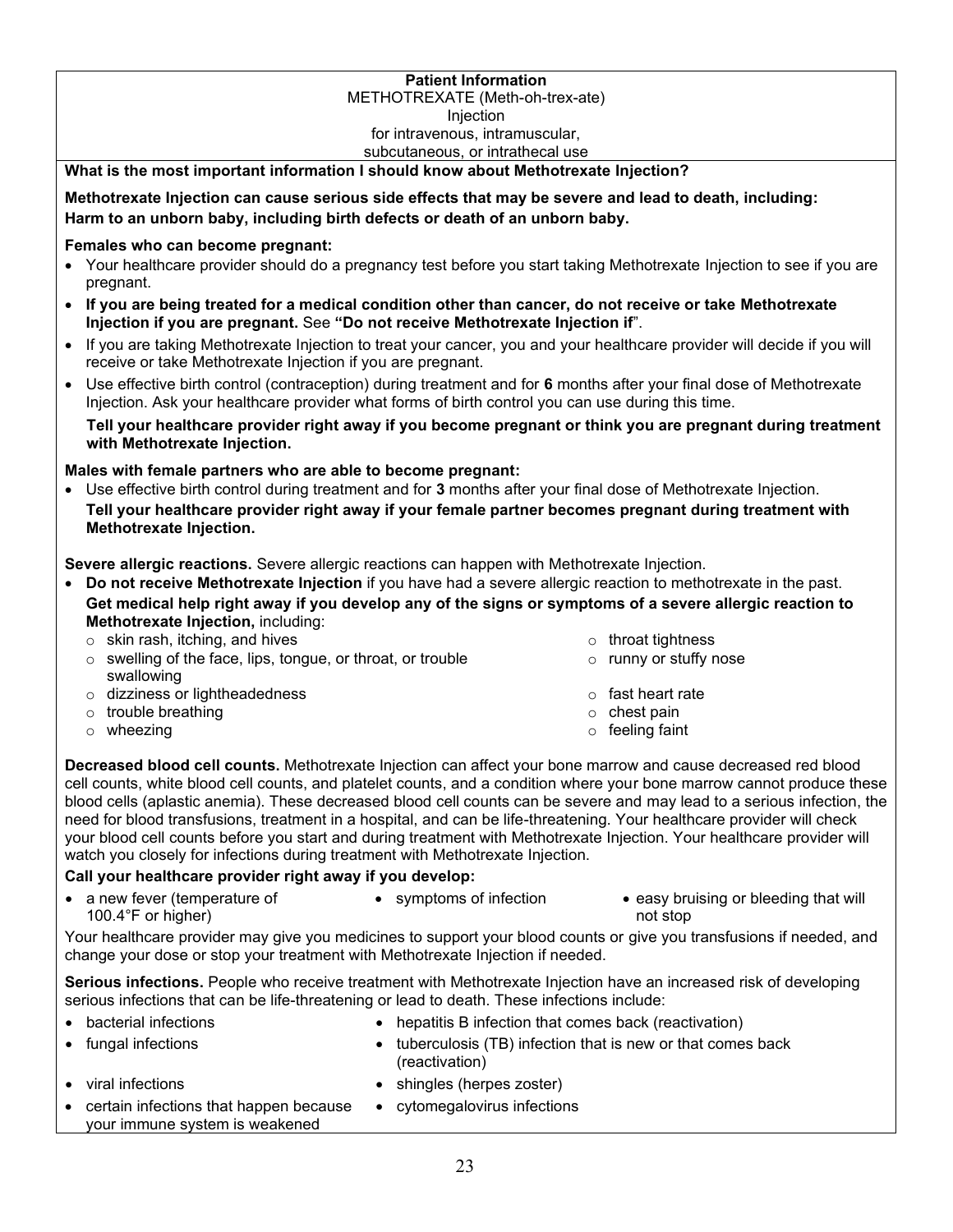Your healthcare provider will closely watch you for signs and symptoms of infection during treatment with Methotrexate Injection. Your healthcare provider may hold or stop your treatment with Methotrexate Injection if you develop a serious infection.

**Kidney problems.** Methotrexate Injection can cause kidney damage including sudden kidney failure that may not go away (irreversible). People who already have kidney problems have an increased risk of kidney problems with Methotrexate Injection. Your healthcare provider will check your kidney function during treatment, and will hold or stop Methotrexate Injection treatment as needed for severe kidney damage.

**Call your healthcare provider right away** if you have signs or symptoms of kidney problems such as a big change in the amount of urine that you make, either increased or decreased.

**Liver problems.** Methotrexate Injection can cause severe liver problems including liver scarring (fibrosis), cirrhosis, and liver failure that may not get better (possibly irreversible) and can cause death.

- **In people with psoriasis** who receive Methotrexate Injection, liver fibrosis or cirrhosis may happen without any symptoms or abnormal liver tests. The risk for liver problems in people with psoriasis increases with the amount of Methotrexate Injection that you receive over time.
- Your healthcare provider will do tests to monitor your liver function before you start and during treatment with Methotrexate Injection, and may hold or stop your treatment with Methotrexate Injection, if needed.
- **The risk of liver problems is increased with heavy use of alcohol. Avoid drinking alcohol during Methotrexate Injection treatment.**

#### **Tell your healthcare provider if you develop any signs or symptoms of liver problems** during treatment with Methotrexate Injection, including: • tiredness • swelling in your legs, feet, or ankles

- 
- easy bleeding or bruising example of the state of the weight loss
- loss of appetite **•** itchy skin
- nausea yellowing of your skin or the white part of your eyes
- difficulty thinking clearly entitled the state of the weakness
- 

**Brain and spinal cord (nervous system) problems.** Methotrexate Injection can cause nervous system problems that can be severe and last for a short time or last for a long time. These nervous system problems can get progressively worse, may not get better (possibly irreversible), and can cause death.

- Serious nervous system problems can happen in children who receive Methotrexate Injection, including seizures that can begin on one side of the brain (focal seizures) or on both sides of the brain (generalized seizures).
- The risk for a nervous system problem called leukoencephalopathy is increased in people who have had radiation treatment to their head and spine (craniospinal irradiation) in the past. Call your healthcare provider if you develop any new neurological symptoms.
- People who receive high-dose Methotrexate Injection can develop sudden symptoms that are like the symptoms of a stroke, but they last a short time and may go away (transient).
- People who receive injections of Methotrexate Injection into their spine (intrathecal methotrexate) can develop inflammation of the lining around the spinal nerves.

**Call your healthcare provider right away if you or your child develop any new signs or symptoms of a nervous system problem** during treatment with Methotrexate Injection, including:

- confusion confusion coma
- weakness on one side of your body **•** headache
- sudden blindness that goes away back pain
- seizures stiff neck
	-
	- fever

#### **Severe stomach and intestine (gastrointestinal) problems**.

Methotrexate Injection can cause diarrhea, vomiting, mouth sores, stomach and intestinal inflammation with severe bleeding, and tears in the intestinal wall (perforation), and can lead to death.

- People who have stomach ulcers (peptic ulcer disease) or ulcerative colitis (UC) have a higher risk of developing severe stomach and intestine problems with Methotrexate Injection.
- Your healthcare provider may hold or stop your treatment with Methotrexate Injection if any of these severe stomach and intestinal problems happen, and treat you as needed.
- Call your healthcare provider if you develop diarrhea, vomiting, inflammation or sores in your mouth.

#### **Call your healthcare provider right away if you develop:**

o high fever on the severe constipation of  $\sim$  severe constipation of  $\sim$  severe constipation

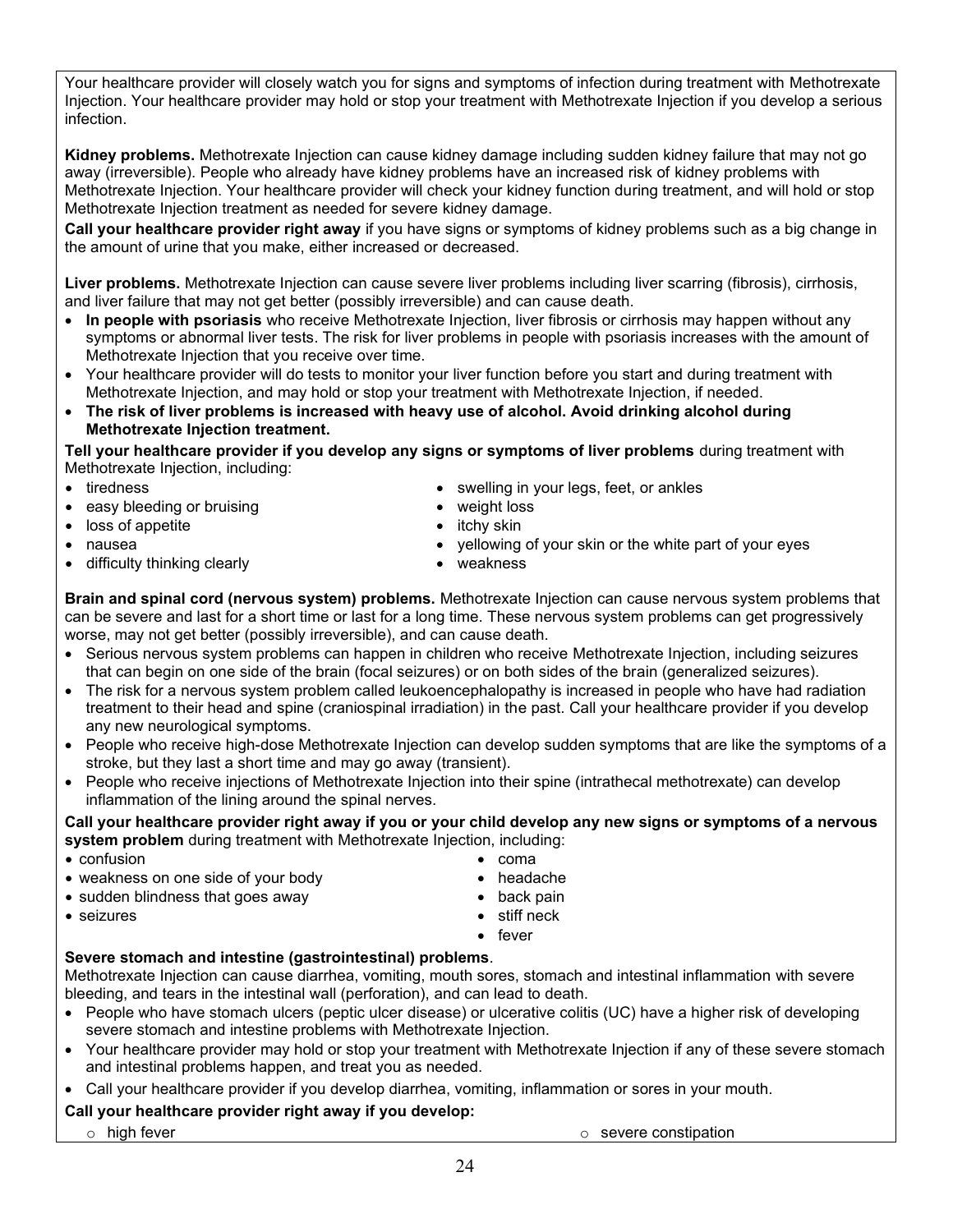- 
- o shaking chills o if you are vomiting blood
- o stomach-area (abdomen) pain that is severe or does not go away.
- o blood in your stools

**Lung problems.** Lung problems can happen suddenly (acute) with Methotrexate Injection or they can develop over a long period-of-time (chronic). Lung problems may not get better (possibly irreversible) and can cause death in anyone taking Methotrexate Injection. Your healthcare provider will monitor you for lung problems during treatment with Methotrexate Injection. Your healthcare provider may hold or stop your treatment with Methotrexate Injection, if needed.

**Call your healthcare provider** if you develop symptoms of a lung problem, including: cough, fever, and trouble breathing.

**Skin reactions.** Severe skin reactions can happen with Methotrexate Injection, that can be serious and can lead to death.

- **In people with psoriasis:** Your psoriasis may get worse if you are exposed to sunlight or other types of ultraviolet light.
- Methotrexate Injection can cause reactivation of skin reactions that can happen after radiation therapy (radiation recall) and can cause sunburn to come back (photodermatitis).

Limit sunlight exposure during treatment with Methotrexate Injection. Use sunscreen and wear protective clothing when you will be exposed to sunlight during treatment with Methotrexate Injection.

#### **Call your healthcare provider right away if you develop a new or worsening skin rash during treatment with Methotrexate Injection.**

See **"What are the possible side effects of Methotrexate Injection?"** for more information about side effects. **What is Methotrexate Injection?**

**Methotrexate Injection is a prescription medicine used:** 

**in adults and children:**

- in combination with other chemotherapy medicines to treat acute lymphoblastic leukemia (ALL) to help prevent (prophylaxis) and to treat leukemia that spreads to the covering of the brain and spinal cord (meninges).
- to treat non-Hodgkin lymphoma
- in combination with other chemotherapy medicines to treat osteosarcoma

**in adults:**

- in combination with other chemotherapy medicines to treat breast cancer
- alone to treat squamous cell carcinoma of the head and neck
- in combination with other chemotherapy medicines to treat gestational trophoblastic neoplasia

#### **Methotrexate Injection is a prescription medicine used:**

- in adults to treat rheumatoid arthritis (RA)
- in children to treat polyarticular juvenile idiopathic arthritis (pJIA)
- in adults to treat severe psoriasis

#### **Do not receive Methotrexate Injection if you:**

- have had a severe allergic reaction to Methotrexate Injection. See **"What is the most important information I should know about Methotrexate Injection?"**
- you are pregnant and are being treated, or will be treated with Methotrexate Injection for rheumatoid arthritis, pJIA, or severe psoriasis, or for any disease other than cancer. Methotrexate Injection can cause harm to an unborn baby including birth defects or death of an unborn baby. See **"What is the most important information I should know about Methotrexate Injection?"**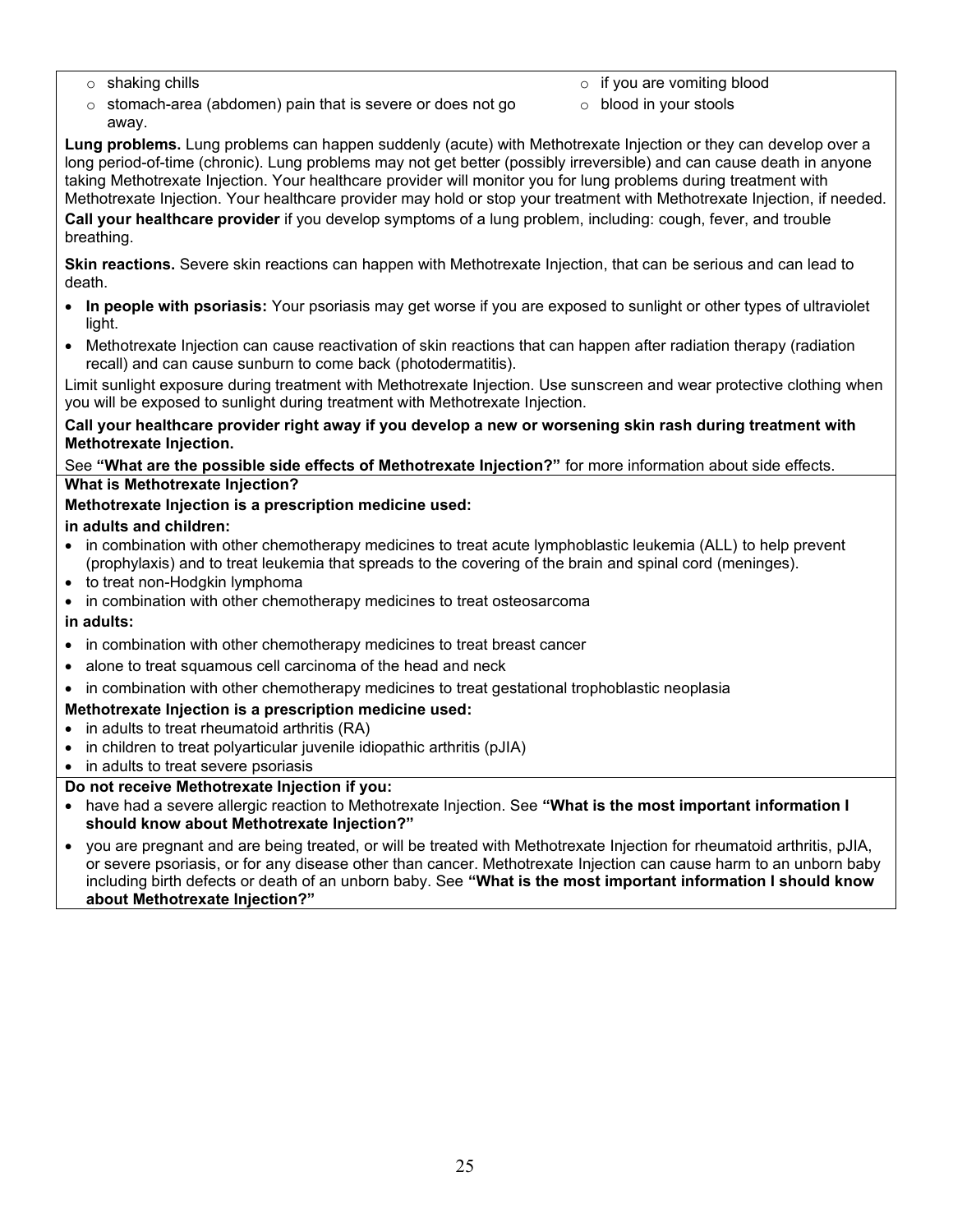#### **Before you receive Methotrexate Injection, tell your healthcare provider about all of your medical conditions, including if you:**

- have kidney problems or are receiving dialysis treatments
- have liver problems
- have a history of neurologic problems, including seizures
- drink-alcohol containing beverages during treatment with Methotrexate Injection, or if there are any changes in the amount of alcoholic beverages you drink
- have fluid in your stomach-area (ascites)
- have lung problems or fluid in your lungs (pleural effusion)
- plan to have any surgeries with general anesthesia, including dental surgery
- have stomach ulcers (peptic ulcer disease)
- have ulcerative colitis
- have recently received or are scheduled to receive a vaccine. You should not receive live vaccines during treatment with Methotrexate Injection.
- are breastfeeding or plan to breastfeed. Methotrexate may pass into your breast milk. Do not breastfeed during treatment and for 1 week after your last dose of Methotrexate Injection.

Tell your healthcare provider about all the medicines you take, including prescription and over-the-counter medicines, vitamins, and herbal supplements. Taking certain medicines can affect the amount of methotrexate in your blood and can increase your risk for serious side effects.

#### **How will I receive or take Methotrexate Injection?**

- Depending on your medical condition and the dose of Methotrexate Injection that is prescribed by your healthcare provider, Methotrexate Injection can be given to you:
	- o through an intravenous (IV) line in your vein  $\circ$  by injection into a large muscle (intramuscular injection) o injected under your skin (subcutaneous injection)
	- for certain diseases the preservative-free formulation of Methotrexate Injection can also be injected through your spine directly into your spinal fluid.

#### **If you are receiving Methotrexate Injection to treat your cancer:**

- Your healthcare provider will decide your dose, how you will receive Methotrexate Injection, and how often you need to receive it, depending on your medical condition that is being treated.
- If you are receiving high-dose Methotrexate Injection to treat your cancer, you will receive the medicine leucovorin to help prevent severe side effects ("rescue") to your bone marrow and other normal cells in your body. You will also receive intravenous (IV) fluids and other medicines to help prevent and treat side effects.
- If you are receiving a "moderate-dose" of Methotrexate Injection to treat your cancer, you may also receive leucovorin.
- **Do not take folic acid or folinic acid during treatment with Methotrexate Injection to treat your cancer**, unless your healthcare provider tells you to. Taking folic acid or folinic acid with Methotrexate Injection may make your treatment less effective.
- Your healthcare provider will do blood tests to check for side effects during treatment with Methotrexate Injection.
- Your healthcare provider may stop your treatment, change when you receive your treatment, or change the dose of your treatment if you have certain side effects while receiving Methotrexate Injection.

#### **If you are receiving Methotrexate Injection for treatment of severe psoriasis, rheumatoid arthritis, or polyarticular juvenile idiopathic arthritis:**

- You should receive your Methotrexate Injection dose 1 time each week, not every day. Serious side effects and death have happened in people who mistakenly have taken Methotrexate every day instead of 1 time each week.
- Take folic acid or folinic acid every day during treatment with Methotrexate Injection, as instructed by your healthcare provider, to help reduce the chance of developing certain side effects, such as mouth sores.
- If you receive too much Methotrexate Injection call your healthcare provider or go to your nearest hospital emergency room right way. You will need to receive a medicine as soon as possible to help reduce side effects that could be severe and could cause death.

#### **In all patients receiving Methotrexate Injection:**

• If you miss receiving a dose of Methotrexate Injection, call your healthcare provider for instructions about when to receive your next dose of Methotrexate Injection.

**What are the possible side effects of Methotrexate Injection?**

**Methotrexate Injection can cause serious side effects, including:**

• See "**What is the most important information I should know about Methotrexate Injection?"**